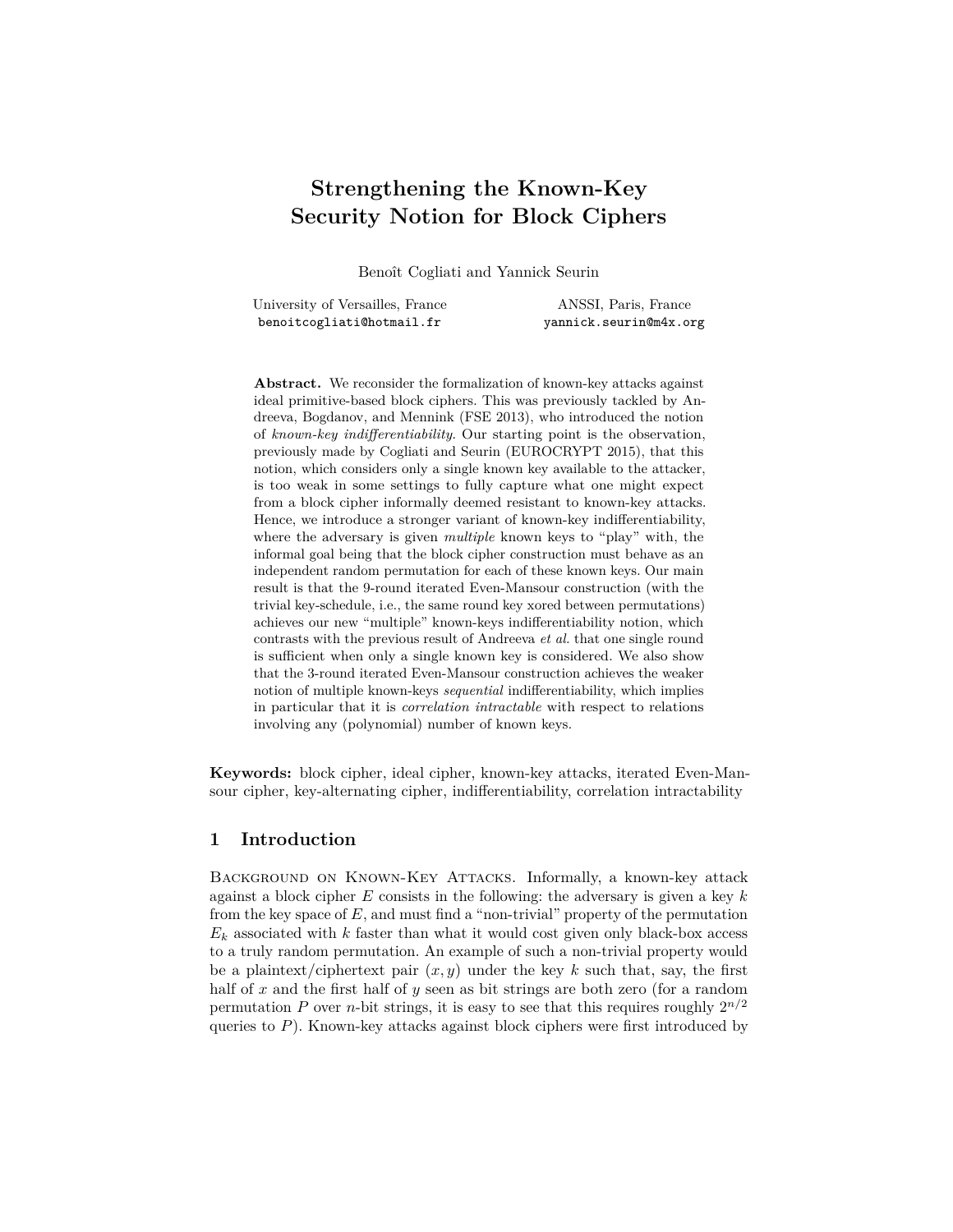Knudsen and Rijmen [\[18\]](#page-19-0), who exhibited such attacks against a reduced-round version of AES and against certain kinds of Feistel ciphers. These attacks were extended in a number of follow-up papers, e.g. [\[23,](#page-19-1) [15,](#page-18-0) [24,](#page-19-2) [28,](#page-19-3) [14\]](#page-18-1).

Even though the informal idea underlying known-key security might intuitively seem clear (given a key  $k$ , the permutation  $E_k$  associated with  $k$  must "look random"), how to put known-key attacks on theoretical sound grounds has remained elusive. Indeed, any attempt to rigorously formalize what is a knownattack against a fixed block cipher runs into impossibility results similar to those undermining a sound definition of what a "good" hash function should be [\[4\]](#page-18-2). In particular, seeing a block cipher as a family of permutations indexed by the key, the fact that the key-length is similar to the input-length of the permutations (i.e., the block-length of the block cipher) leads to the following "diagonal" problem: consider the set of pairs  $(k, E_k(k))$  for *k* ranging over the key space (we assume that the block-length and the key-length are equal for ease of exposition); then it is hard, given oracle access to a random permutation, to find an input/output pair in this set, whereas given any key *k* for *E* it is very easy to find an input/output pair for  $E_k$  in this set.

A way to circumvent these impossibilities is to consider block cipher constructions based on some ideal primitive (for example, a Feistel cipher based on public random round functions or (iterated) Even-Mansour ciphers based on public permutations). In that case, even though the adversary is given the known key, it only has oracle access to the underlying primitive, which effectively acts as an (exponentially long) seed indexing the permutation associated with the key. A first step towards formalizing known-key attacks for ideal primitive-based block ciphers was taken by Andreeva, Bogdanov, and Mennink (ABM) [\[2\]](#page-17-0) through what they called *known-key indifferentiability* (KK-indifferentiability for short), a variant of the standard indifferentiability notion [\[22\]](#page-19-4). A block cipher construction  $\mathcal{C}^F$  from some underlying primitive  $F$  is said indifferentiable from an ideal cipher  $E$  if there exists an efficient simulator  $S$  with black box access to  $E$  such that the two pairs of oracles  $(C^F, F)$  and  $(E, \mathcal{S}^E)$  are indistinguishable. Hence the simulator must make  $E$  "look like"  $\mathcal{C}^F$  by returning answers that are coherent with the distinguisher's queries to *E* (without, in general, knowing these *E*-queries) and that are statistically close to answers of a real *F* oracle.

The KK-indifferentiability notion of ABM modifies the security experiment as follows: a key *k* is drawn at random and made available to the distinguisher and the simulator; the distinguisher is then allowed to query its left oracle (construction/ideal cipher) *only for this specific key k*. Hence the simulator's job is somehow made simpler since it has a "hint" about which queries the distinguisher can make to its left oracle. Note that in the ideal (simulated) world, the distinguisher effectively has access to a single random permutation (since an ideal cipher behaves as an independent random permutation for each key). Hence this KK-indifferentiability notion intuitively captures the requirement that for each key k, the block cipher construction  $\mathcal{C}^F$  must "look like" a random permutation. In contrast, the standard indifferentiability notion is related with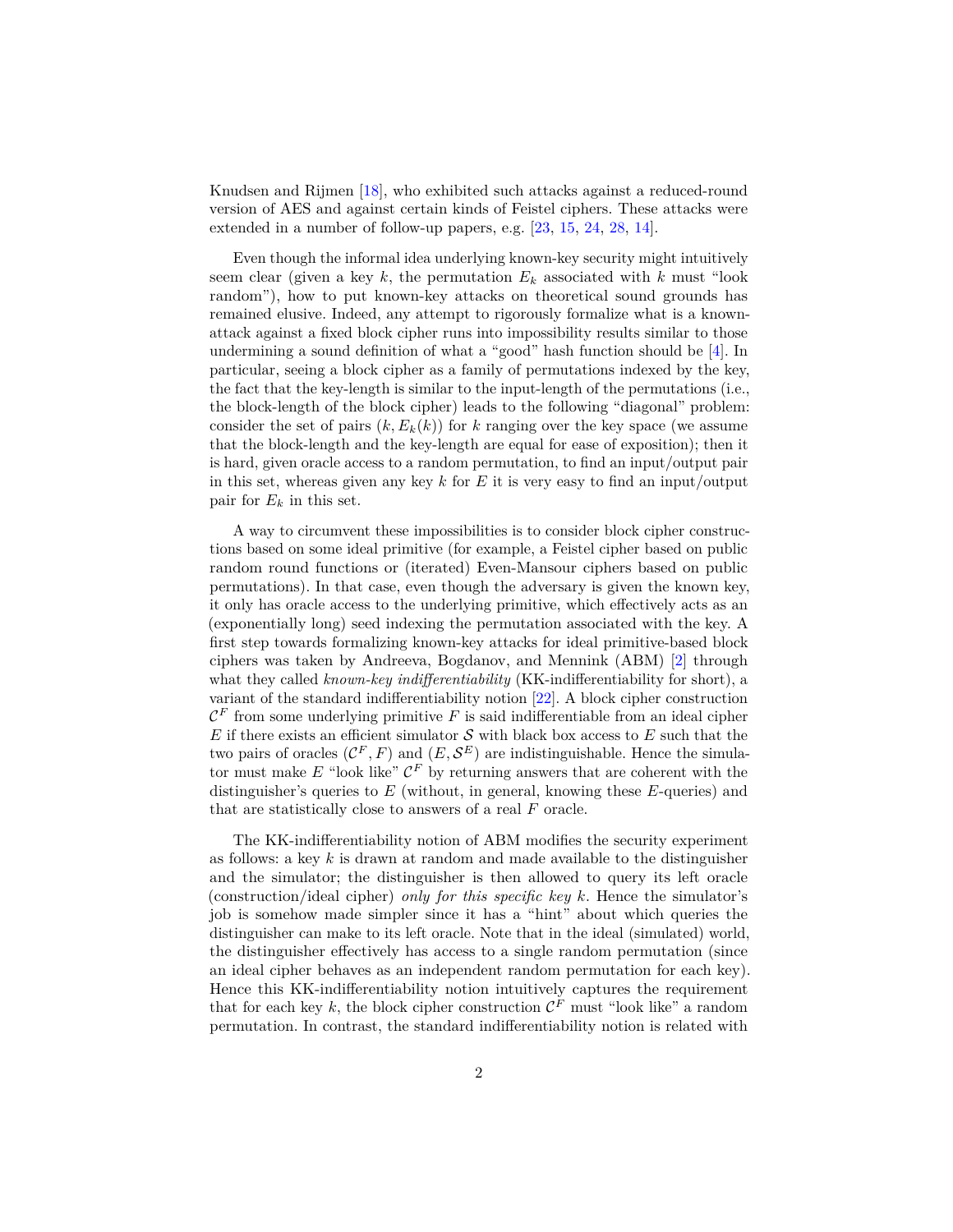*chosen-key* attacks, since the distinguisher is allowed to freely choose the keys it examines.

SHORTCOMING OF THE ABM SECURITY NOTION. The starting point of this paper is an observation, previously made by Cogliati and Seurin (Appendix C of the full version of [\[7\]](#page-18-3)) that the ABM security notion might be too restrictive in some situations because it considers *one single* known-key. This might be problematic in some cryptosystems where intuitively resistance to known-key attacks should be sufficient to provide security, but where the ABM security notion fails because the cryptosystem uses *multiple* known keys. Think for example of the permutation-based hashed functions by Rogaway and Steinberger [\[26,](#page-19-5) [27\]](#page-19-6): these constructions are based on a few (typically 3 to 6) public permutations, which would typically be instantiated by a block cipher used with distinct publicly known keys. A crucial requirement for the security proof of these constructions to hold (in the ideal permutation model) is that the permutations are independent. Since this is not ensured by the ABM security notion, it is not applicable here, even though one would like to say that a block cipher which is secure against known-key attacks can safely be used in the Rogaway-Steinberger constructions. (Jumping ahead, our new KK-indifferentiability notion will be sufficient to safely instantiate the block cipher in the same constructions.)

To better emphasize this gap between a single known-key notion and a multiple known-key notion, consider the case of the 1-round Even-Mansour (EM) [\[12,](#page-18-4) [11\]](#page-18-5) construction based on a permutation *P* on  $\{0,1\}^n$ , which maps a key  $k \in \{0,1\}^n$ and a plaintext  $x \in \{0,1\}^n$  to the ciphertext defined as

$$
EMP(k, x) = k \oplus P(k \oplus x).
$$

ABM showed that when the permutation *P* is ideal, this construction is KKindifferentiable from an ideal cipher in the single known-key setting. However, if the adversary is given any pair of distinct keys  $(k_1, k_2)$ , it can pick any  $x_1 \in \{0, 1\}^n$ , define  $x_2 = x_1 \oplus k_1 \oplus k_2$ , and compute  $y_1 = \text{EM}_{k_1}^P(x_1)$  and  $y_2 = \text{EM}_{k_2}^P(x_2)$ . Then one can easily check that  $x_1 \oplus x_2 = y_1 \oplus y_2$ . Yet for an ideal cipher *E*, given two distinct keys  $k_1 \neq k_2$ , finding two pairs  $(x_1, y_1)$  and  $(x_2, y_2)$  such that  $E_{k_1}(x_1) = y_1, E_{k_2}(x_2) = y_2$ , and  $x_1 \oplus x_2 = y_1 \oplus y_2$  can be shown to be hard: more precisely, an adversary making at most *q* queries to *E* can find such pairs with probability at most  $\mathcal{O}(\frac{q^2}{2^n})$ . In other words, the permutations associated with distinct keys for the 1-round EM construction do not "behave" independently.

Our Contribution. Our first contribution is definitional: in order to remedy the limitation that we just pointed out, we extend and strengthen the known-key security definition of [\[2\]](#page-17-0), by allowing the distinguisher to be given multiple known keys. Our new notion is parameterized by an integer  $\mu$ , the number of known keys that the adversary is given. For  $\mu = 1$ , one recovers the ABM definition. If one lets  $\mu = |\mathcal{K}|$ , where  $\mathcal K$  is the key space of the block cipher, one recovers the standard indifferentiability notion. In fact, our KK-indifferentiability notion will emerge as a special case of a more general notion that we name *restricted-input*indifferentiability, which might be of independent interest. We also formulate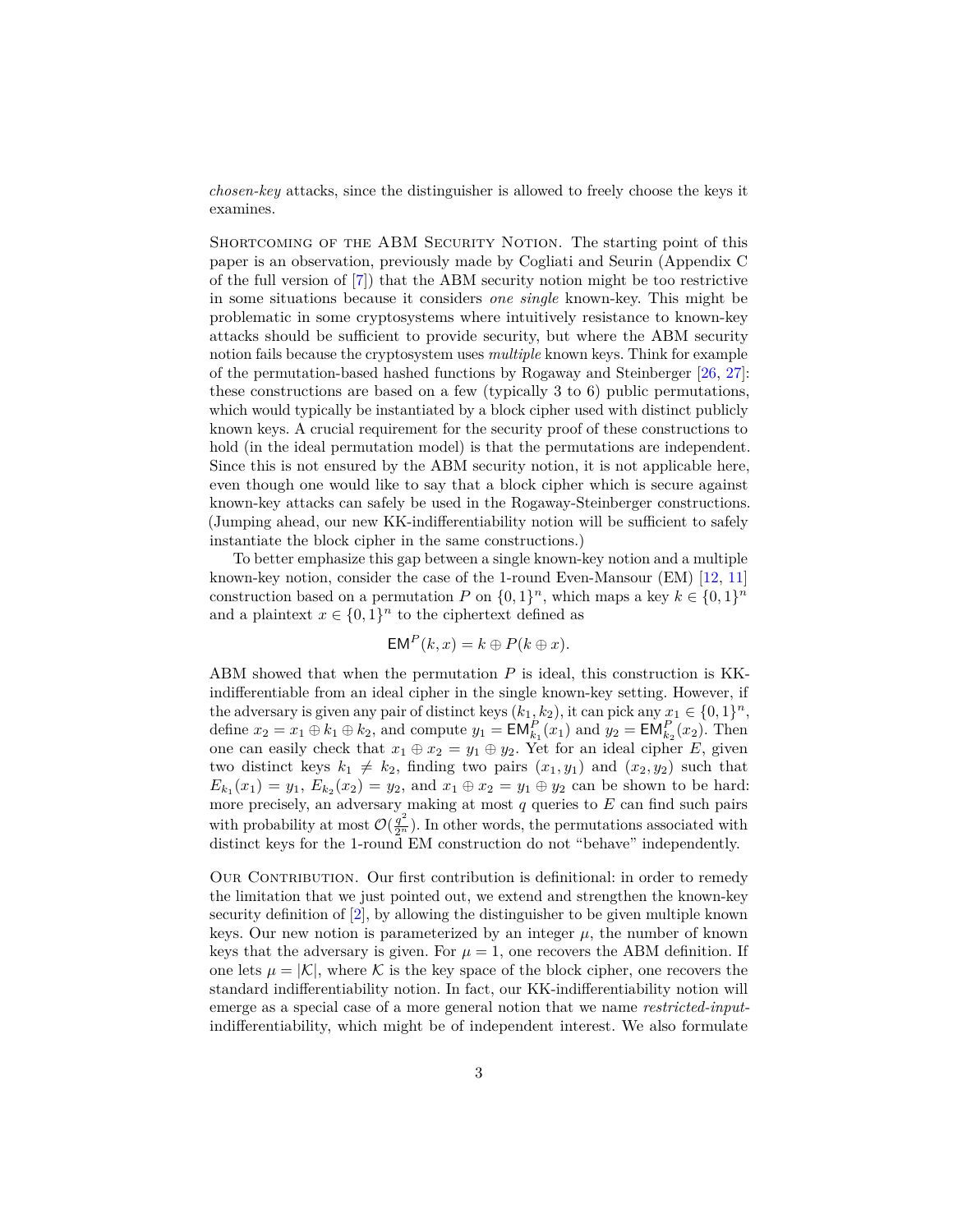our KK-indifferentiability notion in a "worst-case" fashion (it must hold for *any* subset of keys of size  $\mu$ ), whereas the ABM notion was in the "average-case" style (the known key being randomly drawn). In addition, we define a weaker "sequential" variant  $[21, 7]$  $[21, 7]$  $[21, 7]$  of our new  $\mu$ -KK-indifferentiability notion, called  $\mu$ -KK-seq-indifferentiability, where the adversary must query its two oracles in a specific order. This notion is useful since it implies the weaker notion of correlation intractability.

Our second contribution is about constructions: we show that KK-indifferentiability is a meaningful notion by proving that the iterated Even-Mansour (IEM) construction with nine rounds is *µ*-KK-indifferentiable from an ideal cipher for any  $\mu = \text{poly}(n)$  (where *n* is a security parameter indexing the construction), which contrasts with the fact that one round is sufficient when considering one single known-key, and also with the best number of rounds known to be sufficient to achieve full indifferentiability from an ideal cipher, namely twelve [\[20\]](#page-19-8). We also show that three rounds are necessary and sufficient to achieve the weaker *µ*-KK-seq-indifferentiability notion, which again contrast with the fact that four rounds are necessary and sufficient to achieve (full) seq-indifferentiability from an ideal cipher [\[7\]](#page-18-3). See Table [1](#page-4-0) for a summary of known results on the IEM construction.

MORE RELATED WORK. A number of papers have studied the indifferentiability of variants of the IEM construction. In particular, Andreeva *et al.* [\[1\]](#page-17-1) have studied the case where the key-schedule is modeled as a random oracle, and Guo and Lin have studied the case of Even-Mansour ciphers with two interleaved keys [\[16\]](#page-18-6) and of key-alternating Feistel ciphers [\[17\]](#page-18-7).

Organization. We start with some general definitions in Section [2.](#page-3-0) Then we define precisely our strengthened KK-indifferentiability notion (as well as the more general notion of *restricted-input*-indifferentiability, of which KKindifferentiability is a special case) in Section [3.](#page-5-0) In Section [4,](#page-11-0) we give a known-key attack (using two known keys) against the 2-round IEM construction. Finally, we prove that the 3-round, resp. 9-round, IEM construction achieves *µ*-KK-seqindifferentiability, resp.  $\mu$ -KK-indifferentiability, in Sections [5](#page-13-0) and [6.](#page-15-0)

# <span id="page-3-0"></span>**2 Preliminaries**

GENERAL NOTATION. In all the following, we fix an integer  $n \geq 1$  and denote  $N = 2^n$ . Given a non-empty set M, the set of all permutations of M will be denoted Perm $(M)$ . We simply denote Perm $(n)$  the set of all permutations over  $\{0,1\}^n$ . A block cipher with key space K and message space M is a mapping  $E: \mathcal{K} \times \mathcal{M} \to \mathcal{M}$  such that for any key  $k \in \mathcal{K}, x \mapsto E(k, x)$  is a permutation. We interchangeably use the notations  $E(k, x)$  and  $E_k(x)$ . We denote  $BC(K, \mathcal{M})$ the set of all block ciphers with key space K and message space  $\mathcal{M}$ , and  $BC(n, n)$ the set of block ciphers with key space and message space  $\{0,1\}^n$ . For integers 1 ≤ *s* ≤ *t*, we will write  $(t)_s = t(t-1)\cdots(t-s+1)$  and  $(t)_0 = 1$  by convention.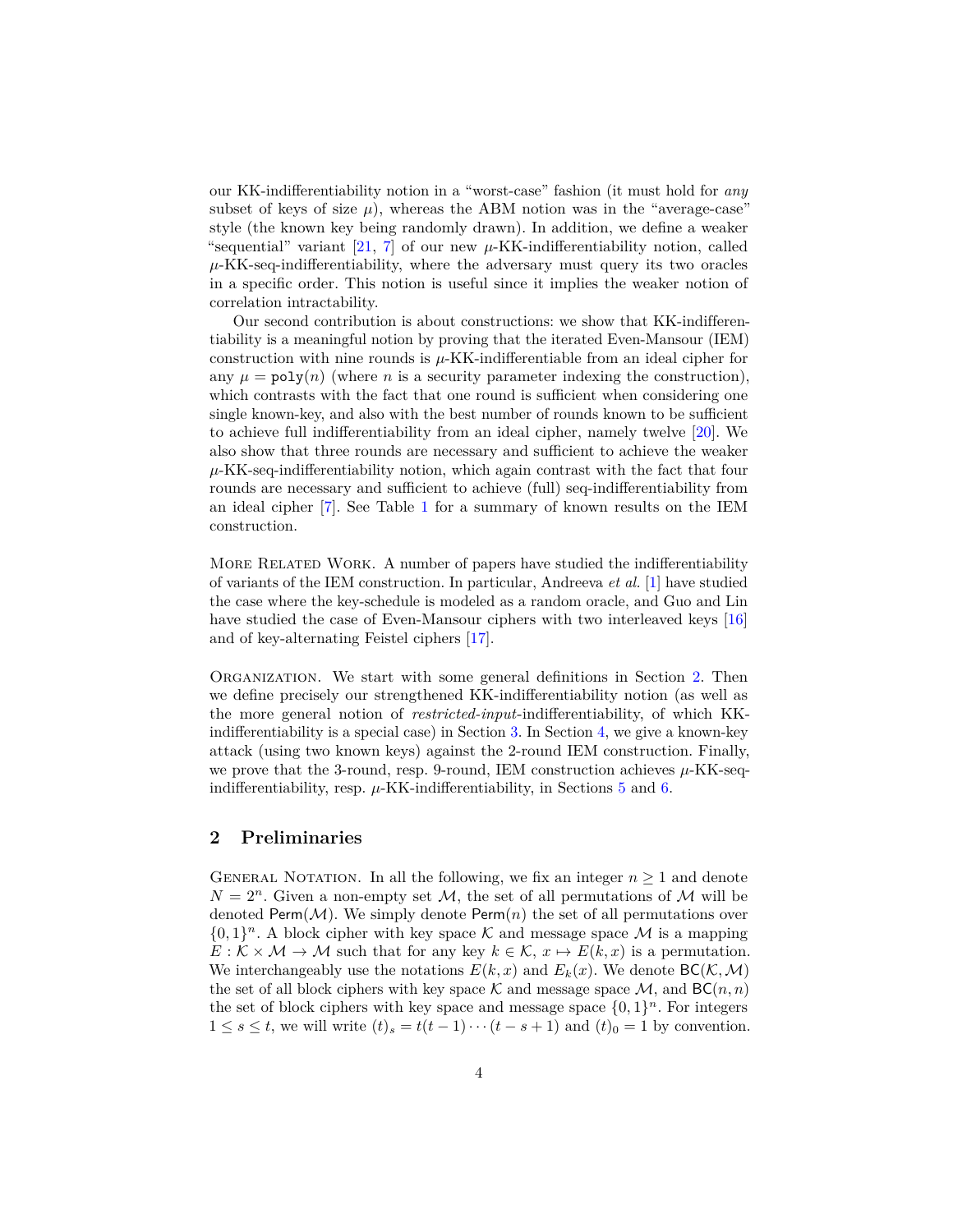| Sec. notion                      |                | $\#$ rounds Sec. bound | Sim. complexity<br>$(\text{query} / \text{time})$ | Ref.            |
|----------------------------------|----------------|------------------------|---------------------------------------------------|-----------------|
| Single-key                       | 1              | $q^2/2^n$              |                                                   | [12, 11]        |
| (pseudorandomness)               | $\overline{2}$ | $q^{3/2}/2^n$          |                                                   | $\vert 5 \vert$ |
| XOR Related-Key                  | 3              | $q^2/2^n$              |                                                   | [7, 13]         |
| 1-KK-indiff.                     | 1              | $\Omega$               | $q \, / \, q$                                     | 2               |
| $\mu$ -KK-Seq-indiff., $\mu > 1$ | 3              | $\mu^2 q^2 / 2^n$      | $\mu q$ / $\mu q$                                 | this paper      |
| Full Seq-indiff.                 | $\overline{4}$ | $q^4/2^n$              | $q^2 / q^2$                                       | 7               |
| $\mu$ -KK-indiff., $\mu > 1$     | 9              | $\mu^{6} q^{6}/2^{n}$  | $\mu^2 q / \mu^2 q$                               | this paper      |
| Full indiff.                     | 12             | $q^{12}/2^n$           | $q^4 / q^6$                                       | 20              |

<span id="page-4-0"></span>**Table 1.** Summary of provable security results for the iterated Even-Mansour cipher with independent inner permutations and the trivial key-schedule. The first two notions are secret-key notions, the other ones are indifferentiability-based.

Ideal Primitives. An *ideal primitive* F is a triplet (F*.*Dom*,* F*.*Rng*,* F*.*Inst): the domain F*.*Dom and the range F*.*Rng are two non-empty sets, and the instance space F.lnst is a set of functions  $F : F.D$ om  $\rightarrow$  F.Rng.

The two main ideal primitives we will be interested in are ideal permutations and ideal ciphers. Given a non-empty set  $M$ , the ideal permutation P over  $M$  is defined as follows. Let  $P$ *.Dom* = {+, -}  $\times$  *M* and  $P$ *.Rng* = *M*, and define

P.  
Inst 
$$
\stackrel{\text{def}}{=} \{P : \exists \pi \in \text{Perm}(\mathcal{M}), P(+, x) = \pi(x) \text{ and } P(-, y) = \pi^{-1}(y)\}.
$$

Clearly, there is a one-to-one correspondence between  $P$ *.Inst and*  $Perm(M)$ *.* 

Similarly, given two non-empty sets  $K$  and  $M$ , the ideal cipher with key space K and message space M is defined as follows. Let  $E.Dom = \{+, -\} \times K \times M$ ,  $E.Rng = M$ , and define

E.Inst  $\stackrel{\text{def}}{=} \{E : \exists \eta \in BC(\mathcal{K}, \mathcal{M}), E(+, k, x) = \eta_k(x) \text{ and } E(-, k, y) = \eta_k^{-1}(y)\}.$ 

Again, there is a one-to-one correspondence between E.lnst and  $BC(K, M)$ .

THE ITERATED EVEN-MANSOUR CIPHER. Fix integers  $n, r \geq 1$ . Let  $f =$  $(f_0, \ldots, f_r)$  be a  $(r + 1)$ -tuple of permutations of  $\{0, 1\}^n$ . The *r*-round iterated Even-Mansour construction  $EM[n, r, f]$  specifies, from any *r*-tuple  $P =$  $(P_1, \ldots, P_r)$  of permutations of  $\{0, 1\}^n$ , a block cipher with *n*-bit keys and *n*-bit messages, simply denoted  $EM<sup>P</sup>$  in all the following (parameters  $[n, r, f]$  will always be clear from the context), which maps a plaintext  $x \in \{0,1\}^n$  and a key  $k \in \{0,1\}^n$  to the ciphertext defined by (see Fig. [1\)](#page-5-1):

$$
EMP(k, x) = fr(k) \oplus Pr(fr-1(k) \oplus Pr-1(\cdots P2(f1(k) \oplus P1(f0(k) \oplus x)) \cdots)).
$$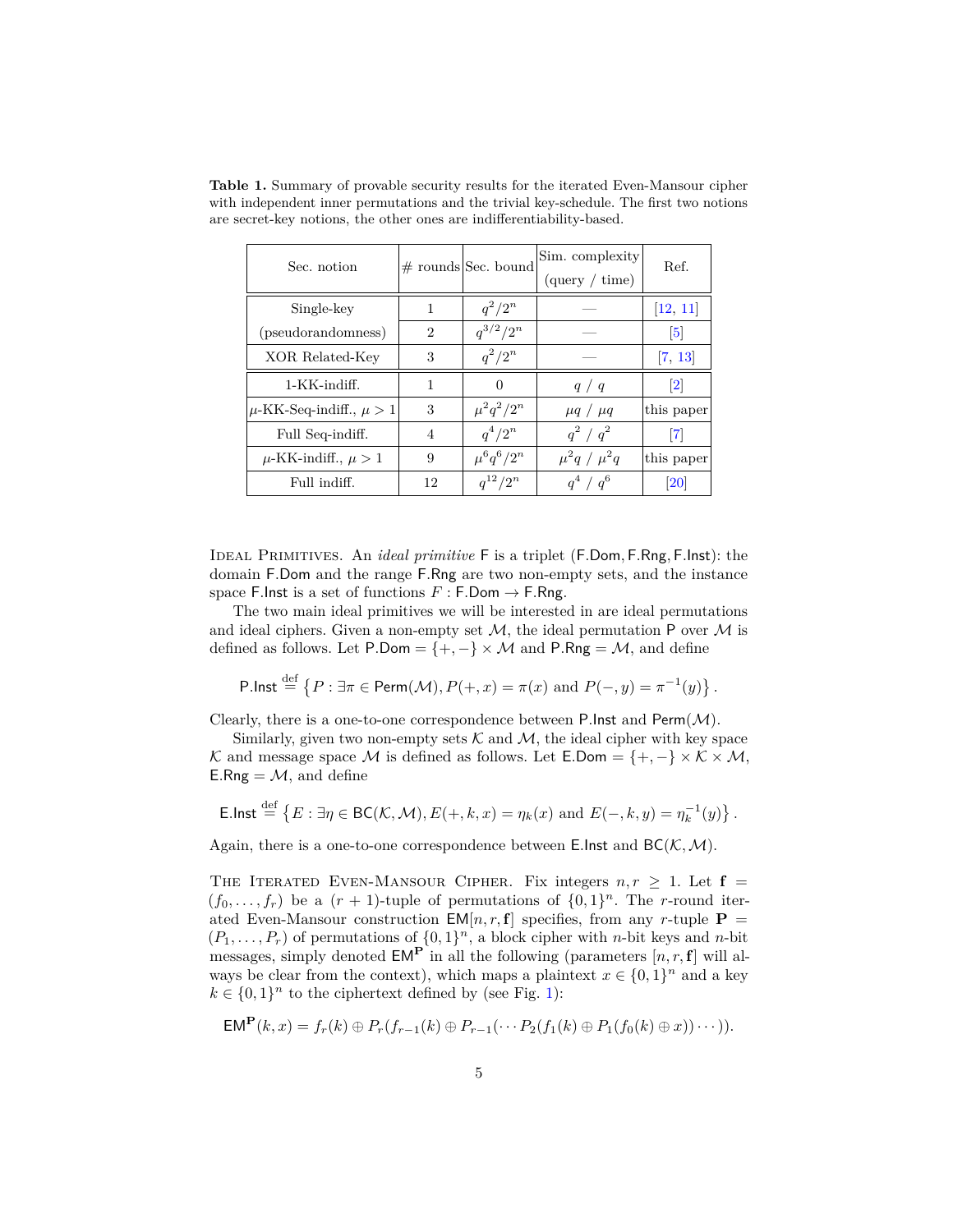

<span id="page-5-1"></span>**Fig. 1.** The *r*-round iterated Even-Mansour cipher.

We say that the key-schedule is *trivial* when all *f<sup>i</sup>* 's are the identity.

While the pseudorandomness of the IEM cipher was mostly studied with *independent* round keys [\[3,](#page-18-10) [19,](#page-19-9) [6\]](#page-18-11) (with the notable exception of [\[5\]](#page-18-8)), it is well known that independent round keys cannot, in general, provide any security in the setting where the adversary has some control over the master key (related-, known-, or chosen-key attacks) [\[20\]](#page-19-8). Hence, in this paper, we focus on the case where the round keys are derived from an *n*-bit master key (actually, all our results deal with the case of the trivial key-schedule).

## <span id="page-5-0"></span>**3 Restricted-Input Indifferentiability and Variants**

We introduce the notion of restricted-input indifferentiability (*RI-indifferentiability*), and explain how known-key indifferentiability is a special case of it. Let  $E$  and  $F$  be two ideal primitives.<sup>[1](#page-5-2)</sup> A *construction* implementing  $E$  from  $F$  is a deterministic algorithm  $\mathcal C$  with oracle access to an instance  $F$  of  $F$ , which we denote  $\mathcal{C}^F$ , such that for any  $F \in \mathsf{F}$ .Inst,  $\mathcal{C}^F \in \mathsf{E}$ .Inst. A *simulator* for  $\mathsf F$  is a randomized algorithm with oracle access to an instance *E* of E, which we denote  $\mathcal{S}^E$ , such that for any  $E \in \mathsf{E}.{\sf Inst}, \, \mathcal{S}^E : \mathsf{F}.{\sf Dom} \to \mathsf{F}.{\sf Rng}.$  A distinguisher  $\mathcal D$  is a deterministic<sup>[2](#page-5-3)</sup> algorithm with oracle access to two oracles, the first one with signature **E**.Dom  $\rightarrow$  **E**.Rng, the second one with signature **F**.Dom  $\rightarrow$  **F**.Rng, and which returns a bit *b*, which we denote  $\mathcal{D}(\mathcal{O}_1, \mathcal{O}_2) = b$ . We will call  $\mathcal{O}_1$  the *left* oracle and  $\mathcal{O}_2$  the *right* oracle. Following [\[21\]](#page-19-7), we define the *total oracle query cost* of  $D$  as the maximum, over  $F \in$  **F**.lnst, of the total number of queries received by *F* (from  $\mathcal{D}$  or  $\mathcal{C}$ ) when  $\mathcal{D}$  interacts with  $(\mathcal{C}^F, F)$ . The indifferentiability advantage of  $D$  against  $(C, S)$  is defined by

<span id="page-5-4"></span>
$$
\mathbf{Adv}_{\mathcal{C},\mathcal{S}}^{\text{indiff}}(\mathcal{D}) = \left| \Pr \left[ E \leftarrow_{\$} \mathsf{E}.\mathsf{Inst} : \mathcal{D}(E, \mathcal{S}^E) = 1 \right] \right. \\ \left. \qquad \qquad \left. - \Pr \left[ F \leftarrow_{\$} \mathsf{F}.\mathsf{Inst} : \mathcal{D}(\mathcal{C}^F, F) = 1 \right] \right|. \quad (1)
$$

(Note that the first probability is also taken over the randomness of  $\mathcal{S}$ ).

<span id="page-5-2"></span> $1$  This might be any ideal primitives, in particular  $E$  might not be an ideal cipher.

<span id="page-5-3"></span><sup>&</sup>lt;sup>2</sup> Since we will consider computationally unbounded distinguishers, this is without loss of generality.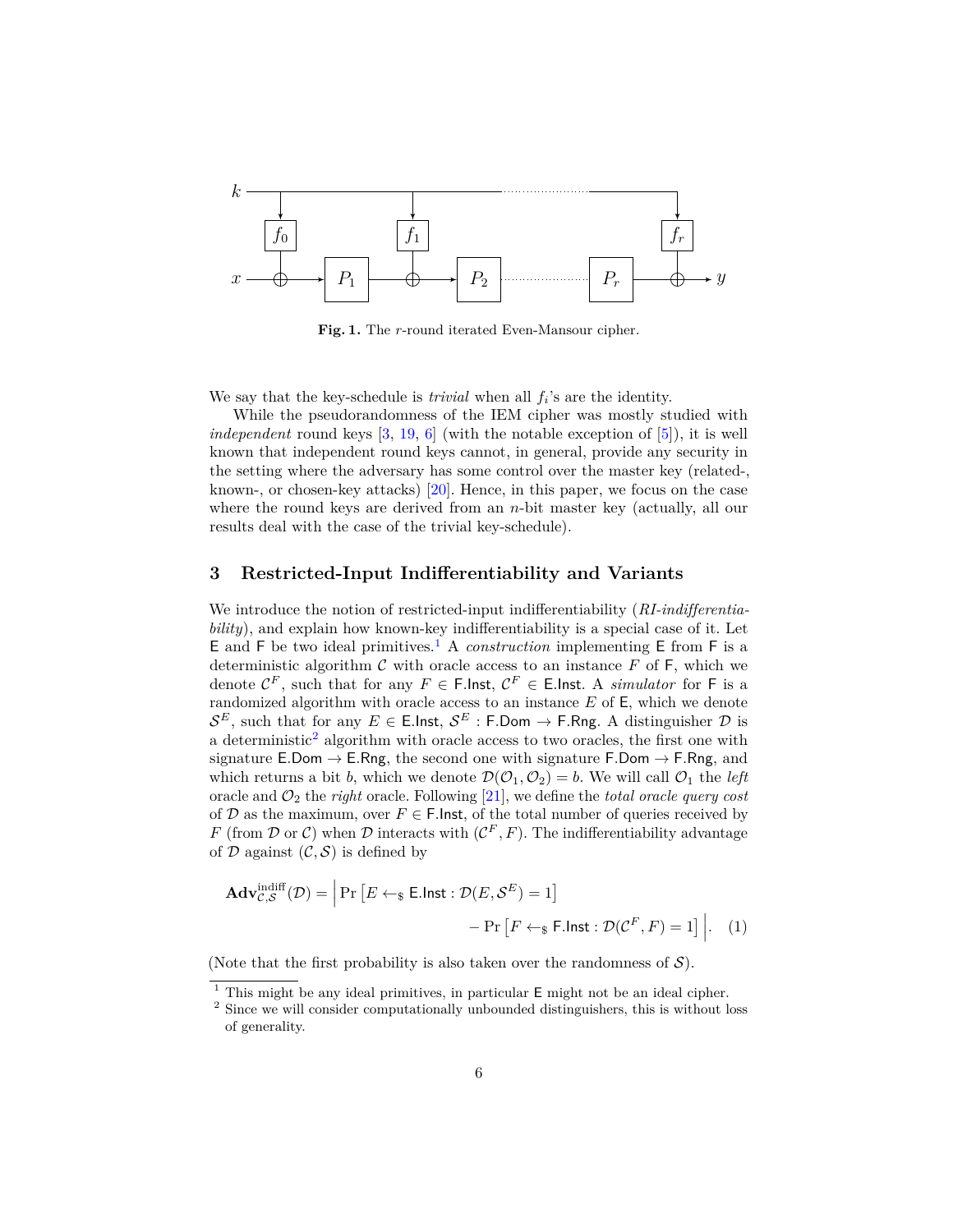For any subset of *X* of E*.*Dom, D is said *X*-restricted if it only makes queries to its left oracle  $(E \text{ or } C^F)$  from the set X.

<span id="page-6-0"></span>**Definition 1 (Restricted-Input Indifferentiability).** *Let* E *and* F *be two ideal primitives and* C *be a construction implementing*  $E$  *from*  $F$ *. Let*  $q, \sigma, t \in \mathbb{N}$ *and*  $\varepsilon \in \mathbb{R}^+$ *. Let*  $\mathcal X$  *be a family of subsets of* E.Dom*. Construction*  $\mathcal C$  *is said*  $(X, q, \sigma, t, \varepsilon)$ -RI-indifferentiable from E if for any  $X \in \mathcal{X}$ , there exists a simulator S *such that for any X-restricted distinguisher* D *of total oracle query cost at most q,* S *makes at most σ oracle queries, runs in time at most t, and*

$$
\mathbf{Adv}_{\mathcal{C},\mathcal{S}}^{\text{indiff}}(\mathcal{D}) \leq \varepsilon.
$$

Informally, we simply say that  $\mathcal C$  is  $\mathcal X$ -RI-indifferentiable from E if it is  $(\mathcal{X}, q, \sigma, t, \varepsilon)$ -RI-indifferentiable for "reasonable" values of  $\sigma$ ,  $t$ , and  $\varepsilon$  expressed as functions of  $q$  (in particular, when  $\mathcal C$  is indexed by some security parameter  $n \in \mathbb{N}$ , if  $\sigma, t \in \text{poly}(n)$  and  $\varepsilon \in \text{negl}(n)$  for any  $q \in \text{poly}(n)$ .

As is standard in works on indifferentiability, this definition is informationtheoretic, i.e., the distinguisher is allowed to be computationally unbounded (this is sometimes called *statistical indifferentiability*), and demands the existence of a *universal* simulator which does not depend on the distinguisher (this is sometimes called *strong* indifferentiability; when the simulator is allowed to depend on the distinguisher, this is called *weak* indifferentiability).

Note also the following points:

- by letting  $\mathcal{X} = \{E.Dom\}$  in the definition above, one recovers the standard definition of indifferentiability [\[22\]](#page-19-4);
- when  $\mathcal{X} = \{X\}$  is reduced to a single subset of **E.Dom**, the definition is equivalent to the standard definition of indifferentiability of the restriction of  $\mathcal{C}^F$  to *X* from the restriction of  $E$  to *X*; hence this definition is only "new" when considering at least two distinct subsets *X* and *X'* such that  $X \nsubseteq X'$  and  $X' \nsubseteq X$  (since a *X*-restricted distinguisher is also a *X*<sup> $\prime$ </sup>-restricted distinguisher when  $X \subseteq X'$ , and can be equivalently rephrased as the indifferentiability of the family of restrictions of  $\mathcal C$  to sets in  $\mathcal X$ , with a uniform upper bound on the simulator's complexity and the distinguisher's advantage;
- **–** the simulator is allowed to depend on the specific set *X* ∈ X considered;
- **–** the upper bound on the advantage of the distinguisher must hold for any  $X \in \mathcal{X}$  (not, say, on average on the random draw of *X* from  $\mathcal{X}$ ).

The RI version of indifferentiability can be combined with other flavors of indifferentiability, in particular with public indifferentiability [\[10,](#page-18-12) [29\]](#page-19-10) and sequential indifferentiability [\[21,](#page-19-7) [7\]](#page-18-3). Let us elaborate for the case of sequential indifferentiability. A distinguisher is called *sequential* if after its first query to its left  $(E/\mathcal{C}^F)$  oracle, it does not make any query to its right  $(\mathcal{S}^E/F)$  oracle any more. In other words, it works in two phases: first it only queries its right oracle, and then only its left oracle. Then we can define *RI-seq-indifferentiability* exactly as in Definition [1,](#page-6-0) except that we quantify over *X*-restricted *sequential* distinguishers only. (Hence this is a weaker definition since for each subset  $X \in \mathcal{X}$ , the simulator has to be effective only against a smaller class of distinguishers, namely sequential ones.)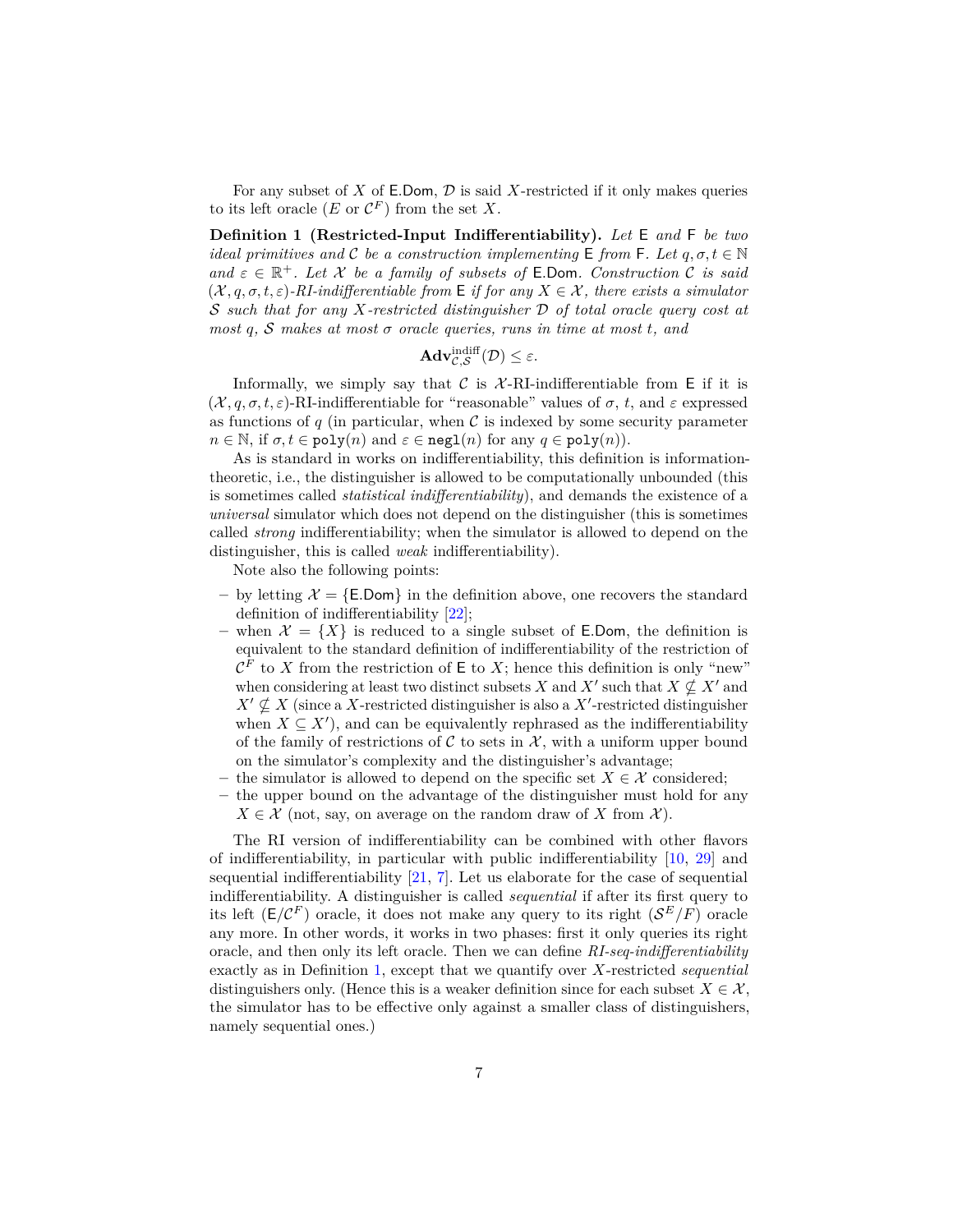Composition Theorem. The meaningfulness of the indifferentiability notion comes from the following composition theorem [\[22\]](#page-19-4): if a cryptosystem is proven secure when implemented with ideal primitive E, then it remains provably secure when E is replaced with  $\mathcal C$  based on ideal primitive F, assuming  $\mathcal C$  is indifferentiable from E. (For this theorem to hold, the security of the cryptosystem must be defined with respect to a class of adversaries which "supports" the simulator used to prove that C is indifferentiable from  $E(25, 9)$ . This theorem straightforwardly translates to  $X$ -RI-indifferentiability as follows: if a cryptosystem is proven secure when implemented with ideal primitive E and *if for any adversary* A*, there is*  $X \in \mathcal{X}$  *such that the challenger of the security game only queries*  $\mathsf{E}$  *on inputs*  $x \in X$  *when interacting with* A, then it remains provably secure when E is replaced with C based on ideal primitive  $\mathsf F$ , assuming C is X-RI-indifferentiable from E. The short proof is as follows: denote *Γ* the challenger for the security game, which has access to an instance of  $E$ , and fix an adversary  $A$  against the cryptosystem implemented with  $\mathcal{C}^F$  (hence A has oracle access to the instance *F* of the ideal primitive F); see the combination of *Γ* and A as a single *X*restricted distinguisher  $\mathcal{D}$ ; by the  $\mathcal{X}-\mathrm{RI}\text{-}\mathrm{indifferentiability}$  assumption, there is a simulator S such that  $(C^F, F)$  cannot be distinguished from  $(E, S^E)$ ; then the combination of  $A$  and  $S$  constitutes an attacker against the cryptosystem implemented with  $E$ , and the winning probability of  $A'$  is small by the assumption that the cryptosystem is secure when implemented with E; hence the winning probability of  $A$  is small as well.

KNOWN-KEY INDIFFERENTIABILITY. We now explain how to formalize resistance to known-key attacks using RI-indifferentiability. Fix non-empty sets  $K$  and  $M$ , and let  $E$  be the ideal cipher with key space  $K$  and message space  $M$ . Recall that E.Dom = {+, −} × K × M. For any integer  $1 \leq \mu \leq |\mathcal{K}|$ , let  $\mathcal{X}_{\mu}$  be the family of subsets of E.Dom consisting of queries whose key is in  $K'$ , for  $K'$  ranging over all subsets of  $K$  of size  $\mu$ ; more formally,

$$
\mathcal{X}_{\mu} = \{ \{ (+,k,x) : k \in \mathcal{K}' \} \cup \{ (-,k,y) : k \in \mathcal{K}' \} : \mathcal{K}' \subseteq \mathcal{K}, |\mathcal{K}'| = \mu \}.
$$

<span id="page-7-0"></span>Note that  $\mathcal{X}_{|\mathcal{K}|} = \{\text{E.Dom}\}.$ 

**Definition 2 (***µ***-Known-Key Indifferentiability).** *Let* C *be a construction of a block cipher with key space* K *and message space* M *from an ideal primitive* F. Let  $\mu, q, \sigma, t \in \mathbb{N}$  and  $\varepsilon \in \mathbb{R}^+$ . Construction C is said to be  $(\mu, q, \sigma, t, \varepsilon)$ *KK*-indifferentiable from an ideal cipher if and only if it is  $(\mathcal{X}_{\mu}, q, \sigma, t, \varepsilon)$ -RI*indifferentiable from an ideal cipher, with*  $\mathcal{X}_{\mu}$  *defined as above.* 

*Unfolding the definition, this is equivalent to the following: for any subset*  $\mathcal{K}' \subseteq \mathcal{K}$  *of size*  $\mu$ *, there exists a simulator* S *such that for any distinguisher* D *whose queries to its first (construction/ideal cipher) oracle use only keys*  $k \in \mathcal{K}'$ *and of total oracle query cost at most q,* S *makes at most σ oracle queries, runs in time at most t, and*

$$
\mathbf{Adv}_{\mathcal{C},\mathcal{S}}^{\text{indiff}}(\mathcal{D}) \leq \varepsilon.
$$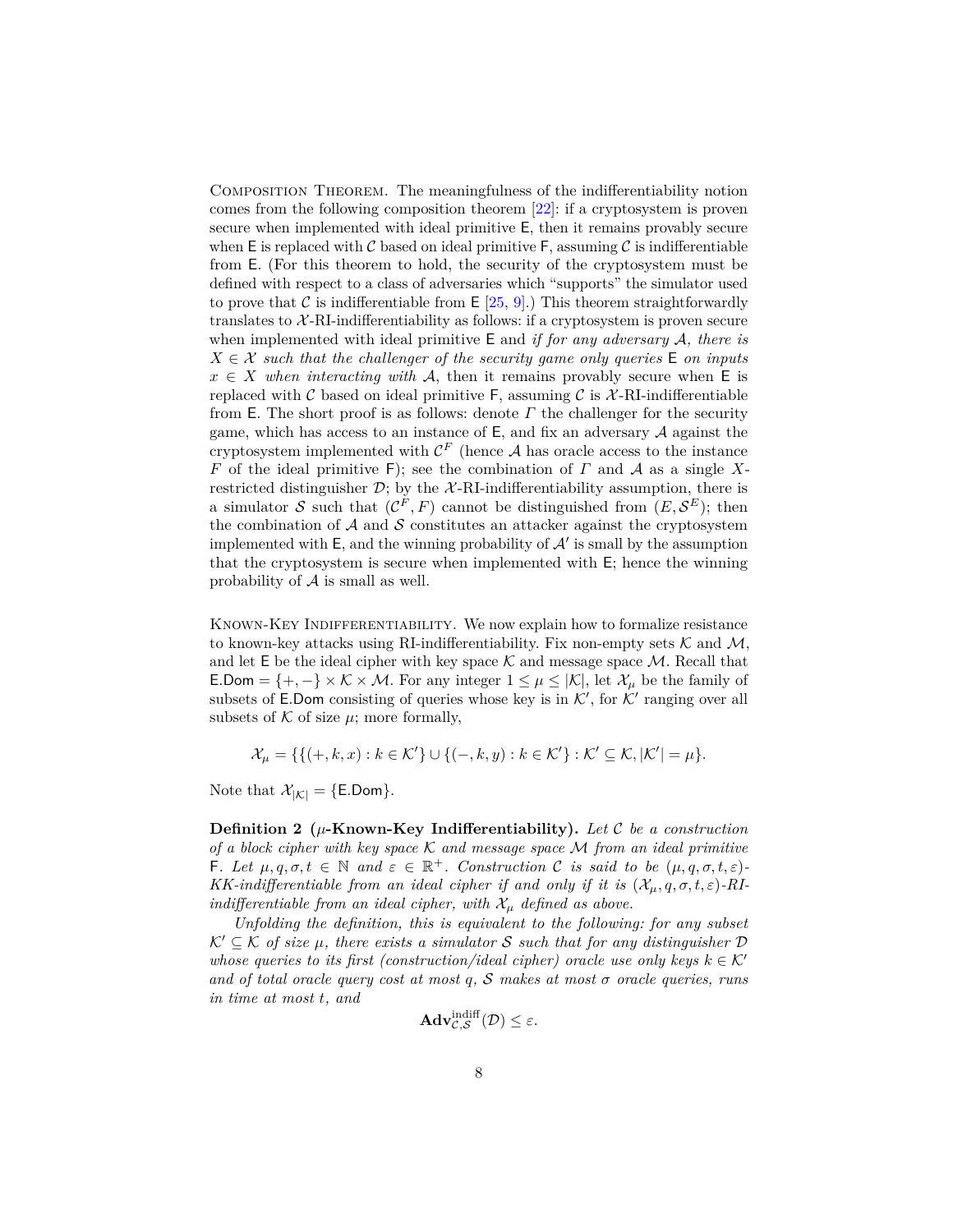

<span id="page-8-0"></span>**Fig. 2.** Various flavors of the indifferentiability notion. For full indifferentiability, the queries of the distinguisher are completely unrestricted. For  $\mu$ -known-key indifferentiability, queries to the left oracle (ideal cipher/construction) can only be made for keys  $k \in \mathcal{K}'$  for some subset  $\mathcal{K}'$  of size  $\mu$  of the key space K (the simulator being allowed to depend on  $K'$ ). For sequential indifferentiability, the numbers next to query arrows indicate in which order the distinguisher accesses both oracles. After its first query to the left oracle, the distinguisher cannot query the right oracle any more. Combining the two constraints results in the KK-seq-indifferentiability notion.

The KK-indifferentiability notion of Andreeva *et al.* [\[2\]](#page-17-0) corresponds to the definition above for  $\mu = 1$ . In fact, this is slightly more subtle. Their variant is rather an "average" version of this definition over the random draw of the known key, resulting from the following changes: the security experiment starts by drawing a random key *k* which is given as input to both the distinguisher and the simulator, and the two probabilities involved in the definition [\(1\)](#page-5-4) of the advantage of the distinguisher are also taken over the random draw of the challenge key  $k \leftarrow s \mathcal{K}$ . It is not hard to see that our "worst-case" variant of the definition is stronger (i.e., implies) the average-case version (the average-case simulator simply has a copy of each worst-case simulator  $\mathcal{S}_{K'}$  for each possible subset  $K' \subseteq K$  of size  $\mu$ , and on input the challenge subset of keys runs the corresponding worst-case simulator).

The standard indifferentiability notion [\[22\]](#page-19-4) is recovered by letting  $\mu = |\mathcal{K}|$  in the definition above. The composition theorem specializes to the case of  $\mu$ -KKindifferentiability as follows: if a cryptosystem is proven secure when implemented with an ideal cipher E with key space  $\mathcal K$  and if for any adversary  $\mathcal A$ , there is a subset of keys  $K'$  of size  $\mu$  such that the challenger of the security game only queries E with keys  $k \in \mathcal{K}'$  when interacting with A, then it remains provably secure when  $E$  is replaced with C based on ideal primitive  $F$ , assuming C is *µ*-KK-indifferentiable from an ideal cipher.

Known-Key Correlation Intractability. As for the general notion of RI-indifferentiability, KK-indifferentiability can be combined with the notion of sequential indifferentiability. Hence, if we restrict Definition [2](#page-7-0) by quantifying only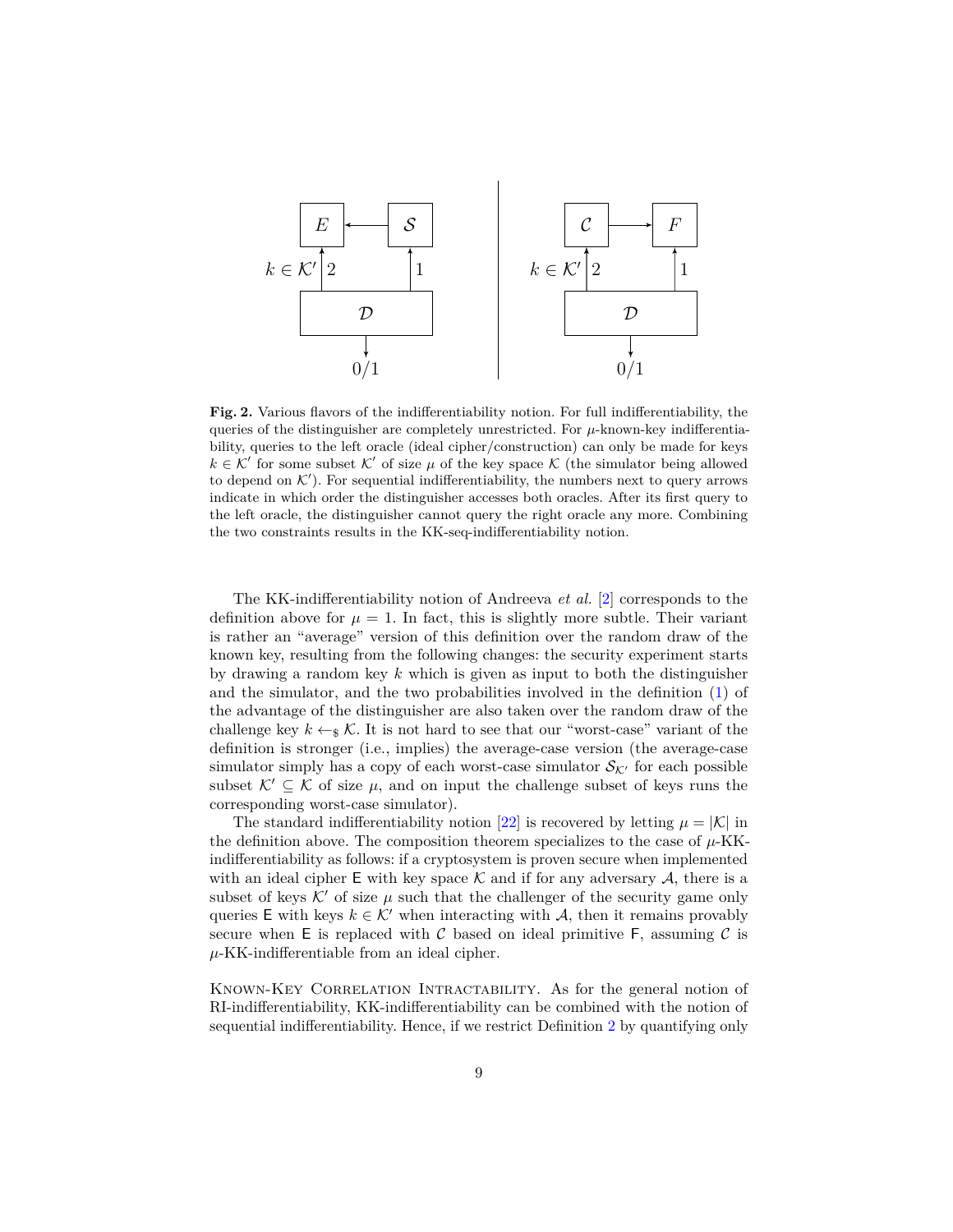over sequential distinguishers, we obtain the notion of KK-seq-indifferentiability (see also Fig. [2\)](#page-8-0). This notion is interesting because it implies the (arguably more natural) notion of known-key *correlation intractability*, as we explain now.

For this, we first recall the concept of evasive relation and correlation in-tractability [\[4,](#page-18-2) [21,](#page-19-7) [7\]](#page-18-3). Let E be an ideal primitive. For an integer  $m \geq 1$ , an *m*-ary *relation*  $\mathcal{R}$  (for **E**) is simply a subset  $\mathcal{R} \subset (\mathsf{E}.\mathsf{Dom})^m \times (\mathsf{E}.\mathsf{Rng})^m$ . Informally, a relation is *evasive* with respect to E if it is hard, on average, for an adversary with oracle access to a random instance *E* of E to find a tuple of inputs  $(\alpha_1, \ldots, \alpha_m)$  such that  $((\alpha_1, \ldots, \alpha_m), (E(\alpha_1), \ldots, E(\alpha_m)))$  satisfies this relation. The definition below is very general and applies to any ideal primitive.

**Definition 3 (Evasive Relation).** *Let* E *be an ideal primitive. An m-ary relation*  $\mathcal{R}$  *for*  $\mathsf{E}$  *is said*  $(q, \varepsilon)$ -evasive *if for any adversary*  $\mathcal{A}$  *with oracle access to an instance E of* E*, making at most q oracle queries, one has*

$$
\Pr\left[E \leftarrow_{\$} \mathsf{E}.\mathsf{Inst},(\alpha_1,\ldots,\alpha_m) \leftarrow \mathcal{A}^E: \\ ((\alpha_1,\ldots,\alpha_m), (E(\alpha_1),\ldots,E(\alpha_m))) \in \mathcal{R}\right] \leq \varepsilon,
$$

*where the probability is taken over the random draw of E and the random coins of* A*.*

Recall that the domain and the range of an ideal cipher  $E$  with key space  $K$ and message space M are **E**.Dom =  $\{+, -\} \times \mathcal{K} \times \mathcal{M}$  and **E**.Rng = M so that, if we particularize the definition above for an ideal cipher, each  $\alpha_i$  is a triplet in E.Dom, and  $E(\alpha_i) \in \mathcal{M}$ .

If we now consider a construction  $\mathcal C$  implementing  $\mathsf E$  from some other ideal primitive F, a natural thing to ask is that any relation which is evasive with respect to  $E$  remains hard to find for  $\mathcal{C}^F$ , on average over the random draw of  $F$ , for any adversary with oracle access to *F*. This is formalized by the following definition.

**Definition 4 (Correlation Intractability).** *Let* E *and* F *be two ideal primitives, and let* C *be a construction implementing* E *from* F*. Let* R *be an m-ary relation for* **E**. Then C *is said to be*  $(q, \varepsilon)$ -correlation intractable *with respect to* R *if for any adversary* A *with oracle access to an instance of* F*, making at most q oracle queries, one has*

$$
\Pr\left[F \leftarrow_{\$} \mathsf{F}.\mathsf{Inst},(\alpha_1,\ldots,\alpha_m) \leftarrow \mathcal{A}^F:\tag{(\alpha_1,\ldots,\alpha_m),(\mathcal{C}^F(\alpha_1),\ldots,\mathcal{C}^F(\alpha_m))) \in \mathcal{R}\right] \leq \varepsilon,
$$

*where the probability is taken over the random draw of F and the random coins of* A*.*

A theorem by Mandal *et al.* [\[21\]](#page-19-7) (see also [\[7,](#page-18-3) Theorem 4]) establishes that seq-indifferentiability allows, for any relation  $\mathcal{R}$ , to "reduce" the correlation intractability of C with respect to R to the evasiveness of R (with respect to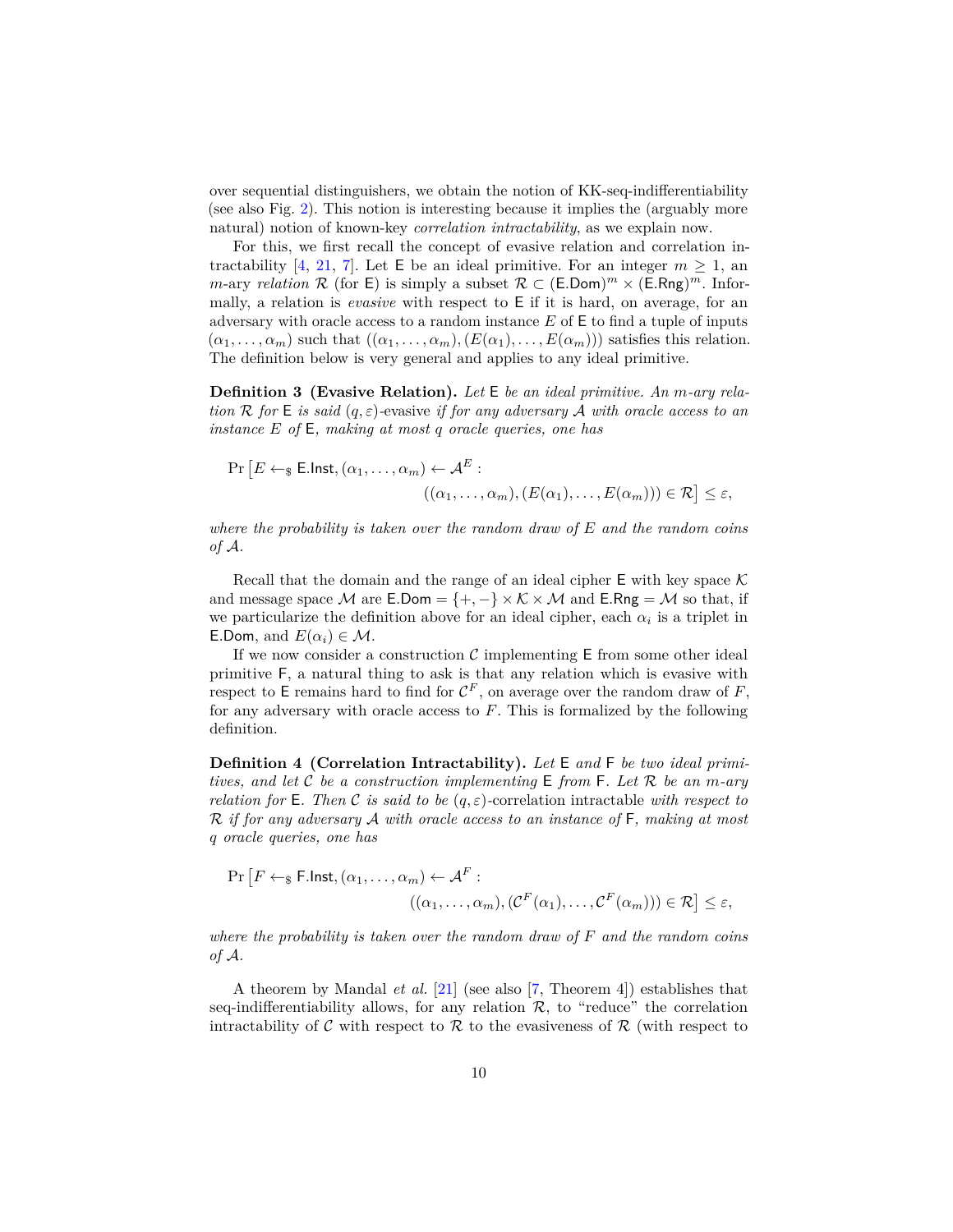E). More precisely, if C is seq-indifferentiable from E and if a relation  $\mathcal R$  is  $(q, \varepsilon)$ -evasive with respect to E, then C is  $(q', \varepsilon')$ -correlation intractable with respect to  $\mathcal{R}$ , and the "degradation" of security parameters  $(q', \varepsilon')$  compared with  $(q, \varepsilon)$  depends on the seq-indifferentiability parameters. In other words, if  $\mathcal C$  is seq-indifferentiable from E, then any relation which is hard to find for E remains hard to find for  $\mathcal{C}^F$  (on average over the random draw of  $F$ ).

This result can be straightforwardly declined for the case of KK-seq-indifferentiability (and more generally RI-seq-indifferentiability): if  $\mathcal C$  is  $\mathcal X$ -RI-seqindifferentiable from  $E$  for some family  $\mathcal X$  of subsets of  $E$ . Dom, then a similar result holds, but only for relations  $R$  such that all inputs involved in  $R$  belong to some subset  $X \in \mathcal{X}$ ; similarly, if C is  $\mu$ -KK-seq-indifferentiable from an ideal cipher E with key space K, then the result holds for relations  $\mathcal R$  such that all inputs involved in  $\mathcal R$  use the same  $\mu$  keys.

Concretely we have the following theorem. The proof is similar to the proof of [\[7,](#page-18-3) Theorem 4] and therefore deferred to the full version of the paper [\[8\]](#page-18-14). First we give two preliminary definitions. Let E be an ideal primitive, and *X* be a subset of E.Dom; then an *m*-ary relation  $R$  for E is said *X*-restricted if

$$
\forall ((\alpha_1,\ldots,\alpha_m),(\beta_1,\ldots,\beta_m))\in \mathcal{R},\ \forall i=1,\ldots,m,\ \alpha_i\in X.
$$

Similarly, let E be an ideal cipher with key space  $\mathcal{K}$ , and  $\mu \geq 1$ ; then an *m*-ary relation  $\mathcal R$  for **E** is said  $\mu$ -restricted if there exists a subset  $\mathcal K'$  of  $\mathcal K$  of size  $\mu$  such that

 $\forall ((\delta_i, k_i, z_i), \ldots, (\delta_m, k_m, z_m)), (z'_1, \ldots, z'_m)) \in \mathcal{R}, \ \forall i = 1, \ldots, m, \ k_i \in \mathcal{K}'.$ 

<span id="page-10-0"></span>**Theorem 1.** *Let* E *and* F *be two ideal primitives, and let* C *be a construction implementing* E *from* F *such that* C *makes at most c queries to its oracle on any input. Let* X *be a family of subsets of* E.Dom. Assume that C *is*  $(X, q + cm, \sigma, t, \varepsilon)$ *RI-seq-indifferentiable from* E*. Then for any m-ary relation* R *which is Xrestricted for some*  $X \in \mathcal{X}$ *, if*  $\mathcal{R}$  *is* ( $\sigma + m, \varepsilon_{\mathcal{R}}$ )*-evasive with respect to*  $\mathsf{E}$ *, then*  $\mathcal{C}$ *is*  $(q, \varepsilon + \varepsilon_R)$ -correlation intractable with respect to R.

*In particular, let* E *be an ideal cipher with key space* K*, and assume that* C *is* (*µ, q*+*cm, σ, t, ε*)*-KK-seq-indifferentiable from* E*. Then for any µ-restricted m-ary relation*  $\mathcal{R}$ *, if*  $\mathcal{R}$  *is* ( $\sigma + m, \varepsilon_{\mathcal{R}}$ )*-evasive with respect to*  $\mathsf{E}$ *, then*  $\mathcal{C}$  *is* ( $q, \varepsilon + \varepsilon_{\mathcal{R}}$ )*correlation intractable with respect to* R*.*

*Remark 1.* We need to dispel some confusion that might be created by the following observation (this will also help illustrate all definitions above with a concrete example): Lampe and Seurin [\[20\]](#page-19-8) have exhibited an attacker against the 3-round IEM construction which, given oracle access to the inner permutations, finds four tuples  $(k_i, x_i, y_i)$ ,  $i = 1, \ldots, 4$ , satisfying the following evasive relation:

$$
\begin{cases}\nk_1 \oplus k_2 \oplus k_3 \oplus k_4 = 0 \\
x_1 \oplus x_2 \oplus x_3 \oplus x_4 = 0 \\
y_1 \oplus y_2 \oplus y_3 \oplus y_4 = 0.\n\end{cases}
$$

Since we will later prove that the 3-round IEM construction is  $\mu$ -KK-seqindifferentiable from an ideal cipher for any polynomial  $\mu$ , this might seem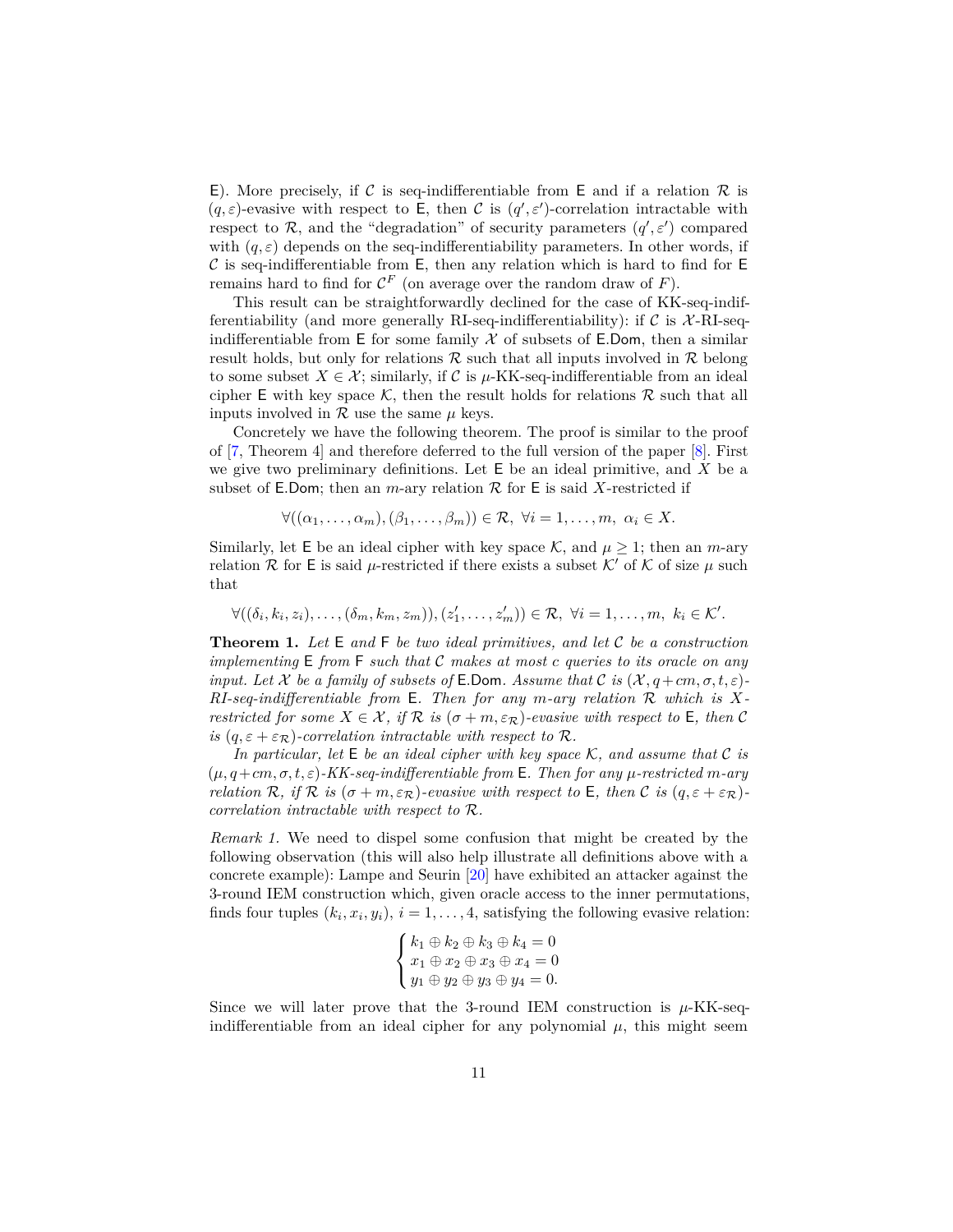contradictory with Theorem [1.](#page-10-0) The catch is that two of the four keys involved in the relation and obtained at the end of the attack are not controlled by the adversary and in fact range over the entire key space when the inner permutations range over  $\text{Perm}(n)$ . Hence, the evasive relation actually involves keys from the entire key space (not just a small subset of it).

## <span id="page-11-0"></span>**4 KK-Attack on the Two-Round IEM Construction**

We explained in Section [1](#page-0-0) that the 1-round EM construction is not resistant to *µ*known-key attacks for  $\mu > 2$ . We show here that this extends to the 2-round IEM construction (with independent inner permutations and the trivial key-schedule), more formally, that this construction is not  $\mu$ -KK-seq-indifferentiable from an ideal cipher for  $\mu > 2$ . Our attack shares some similarities with the related-key attack against the same construction of [\[7\]](#page-18-3). Formally, we prove the following theorem.

**Theorem 2.** *The 2-round IEM construction* EM[*n,* 2*,***f**] *with independent inner permutations and the trivial key schedule*[3](#page-11-1) **f** *is not* 2*-KK-seq-indifferentiable from an ideal cipher. More precisely, for any pair of distinct keys* (*k*1*, k*2)*, there is an adversary which distinguishes the construction from an ideal cipher with advantage close to 1 by making only queries to its left (construction/ideal cipher) oracle involving these two keys. The adversary makes no queries to its right (inner permutations/simulator) oracle.*

*Proof.* We denote generically  $(E, F)$  the oracles to which the adversary has access and  $(k_1, k_2)$  two distinct keys the attacker is allowed to use. Consider the following distinguisher (see Fig. [3](#page-13-1) for a diagram of the attack):

- (1) choose an arbitrary value  $x_1 \in \{0, 1\}^n$ , and query  $y_1 := E(+, k_1, x_1)$ ;
- (2) compute  $x_2 := x_1 \oplus k_2 \oplus k_1$ , and query  $y_2 := E(+, k_2, x_2)$ ;
- (3) compute  $y_3 := y_1 \oplus k_1 \oplus k_2$ , and query  $x_3 := E(-, k_2, y_3)$ ;
- (4) compute  $y_4 := y_2 \oplus k_2 \oplus k_1$ , and query  $x_4 := E(-, k_1, y_4)$ ;
- (5) check whether  $x_4 = x_3 \oplus k_1 \oplus k_2$ .

When the distinguisher is interacting with an ideal cipher *E*, two cases can occur. Either  $y_4 = y_1$ , or  $y_4 \neq y_1$ . In the first case, this means that  $y_1 \oplus y_2 = k_1 \oplus k_2$ , which happens with probability  $2^{-n}$  since  $x_1$  and  $x_2$  are the first queries to the uniformly random and independent permutations  $E_{k_1}$  and  $E_{k_2}$ . If  $y_4 \neq y_1$ , then  $y_4$  is the second query to the uniformly random permutation  $E_{k_1}$ , thus *x*<sup>4</sup> is uniformly random and this equality happens with probability at most  $1/(2^{n}-1)$ . Moreover one has  $y_2 \neq y_1 \oplus k_1 \oplus k_2$  which happens with probability  $1 - 2^{-n}$  since  $x_2$  is the first query to  $E_{k_2}$ . Since *E* is a uniformly randomly drawn blockcipher,  $E_{k_1}$  and  $E_{k_2}$  are independent permutations and this case happens with probability at most  $2^{-n}$ . Overall, when *E* is an ideal cipher, this relation is satisfied with a probability at most  $2^{n-1}$ .

<span id="page-11-1"></span><sup>&</sup>lt;sup>3</sup> In fact, the attack applies whenever the key-schedule is linear.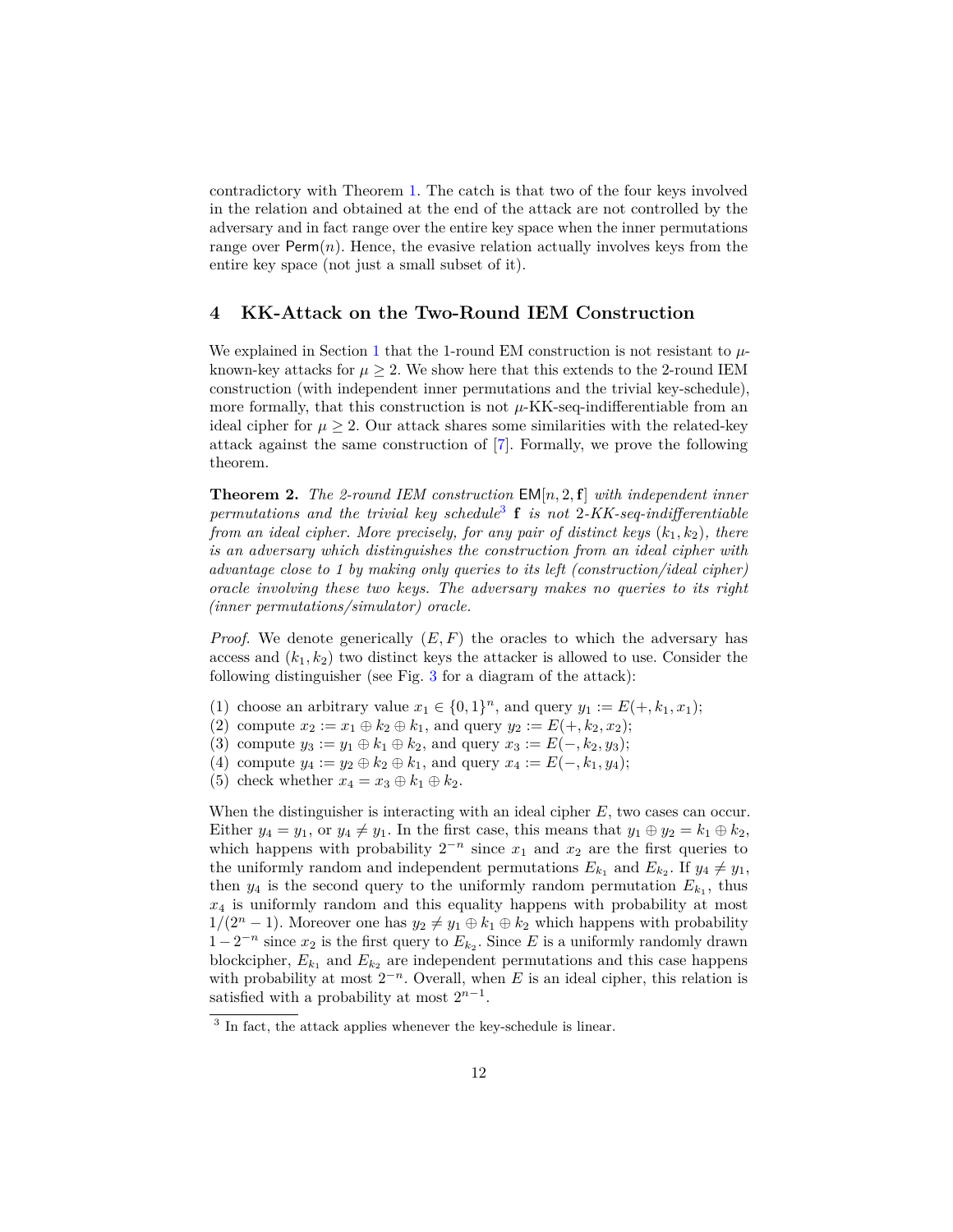Now we show that when the distinguisher is interacting with the two round Even-Mansour construction, it always returns 1, independently of *k*, and the inner permutations, which we denote *P*<sup>1</sup> and *P*2. Noting that, by definition,  $x_2 = x_1 \oplus k_2 \oplus k_1$ , we denote  $u_1$  the common value

$$
u_1 \stackrel{\text{def}}{=} x_1 \oplus k_1 = x_2 \oplus k_2,
$$

and we denote  $v_1 = P_1(u_1)$ . We also denote

<span id="page-12-3"></span>
$$
u_2 = v_1 \oplus k_1
$$

$$
v_0 = P_0(u_0)
$$
 (2)

<span id="page-12-2"></span>
$$
v_2 = r_2(u_2)
$$
  
\n
$$
u'_2 = v_1 \oplus k_2
$$
  
\n
$$
v'_2 = P_2(u'_2).
$$
\n(3)

Hence, one has

<span id="page-12-1"></span><span id="page-12-0"></span>
$$
y_1 = v_2 \oplus k_1 \tag{4}
$$

$$
y_2 = v_2' \oplus k_2. \tag{5}
$$

Since  $y_3 = y_1 \oplus k_1 \oplus k_2$ , we can see, using [\(4\)](#page-12-0), that

$$
y_3 \oplus k_2 = y_1 \oplus k_1 = v_2.
$$

Define

<span id="page-12-4"></span>
$$
v'_1 = u_2 \oplus k_2
$$
  
\n
$$
u'_1 = P_1^{-1}(v'_1).
$$
\n(6)

This implies that

<span id="page-12-5"></span>
$$
x_3 = u'_1 \oplus k_2. \tag{7}
$$

Since  $y_4 = y_2 \oplus k_2 \oplus k_1$ , we see by [\(5\)](#page-12-1) that

$$
y_4 \oplus k_1 = y_2 \oplus k_2 = v_2'.
$$

Moreover, we have

$$
u'_2 \oplus k_1 = u'_2 \oplus k_2 \oplus k_1 \oplus k_2
$$
  
=  $v_1 \oplus k_1 \oplus k_2$  by (3)  
=  $u_2 \oplus k_2$  by (2)  
=  $v'_1$  by (6).

This finally implies by [\(7\)](#page-12-5) that

$$
x_4 \oplus k_1 = u'_1 = x_3 \oplus k_2,
$$

which concludes the proof.

 $\hfill \square$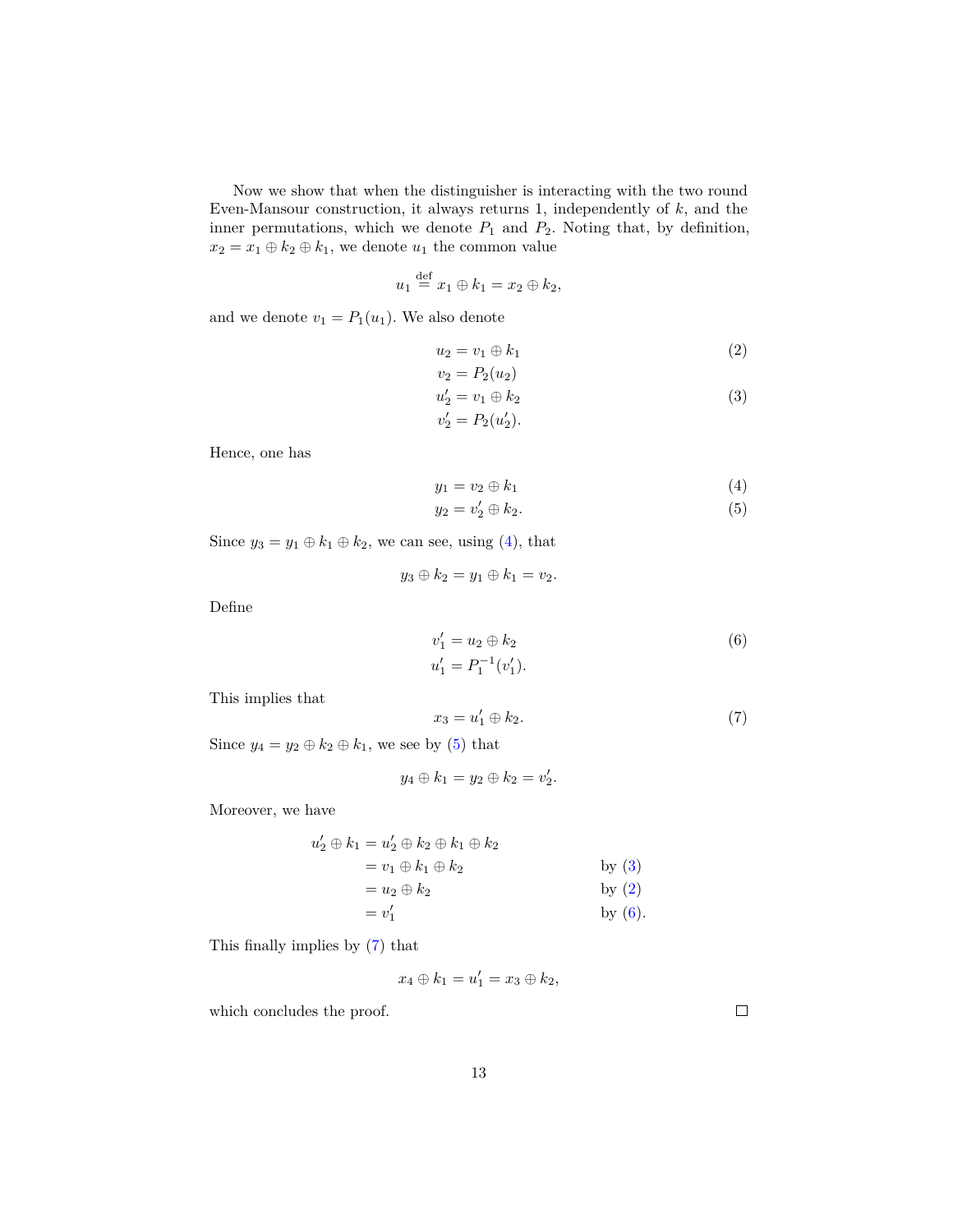

<span id="page-13-1"></span>**Fig. 3.** A 2-known-key attack on the iterated Even-Mansour cipher with two rounds and the trivial key-schedule.

## <span id="page-13-0"></span>**5 KK-Seq-Indifferentiability for Three Rounds**

We have just given a 2-known-keys attack against the 2-round IEM cipher. This implies that the 2-round IEM construction cannot be  $\mu$ -KK-seq-indifferentiable from an ideal cipher as soon as  $\mu \geq 2$ . (Remember on the other hand that the 1-round EM construction is 1-KK-indifferentiable from an ideal cipher [\[2\]](#page-17-0).) Hence, at least three rounds are necessary (and, as we will see now, sufficient) to achieve  $\mu$ -KK-seq-indifferentiability from an ideal cipher for  $\mu \geq 2$ .

Concretely, the main result of this section regarding the KK-seq-indifferentiability of the 3-round IEM cipher is as follows.

<span id="page-13-2"></span>**Theorem 3.** Let  $N = 2^n$ . For any integers  $\mu$  and  $q$  such that  $\mu q \leq N/4$ , the *3-round IEM construction* EM[*n,* 3*,***f**] *with independent permutations and the trivial key-schedule* **f** *is* (*µ, q, σ, t, ε*)*-KK-seq-indifferentiable from an ideal cipher with n-bit blocks and n-bit keys, with*

$$
\sigma = \mu q
$$
,  $t = \mathcal{O}(\mu q)$ , and  $\varepsilon = \frac{57\mu^2 q^2}{N}$ .

As a corollary, we obtain from Theorem [1](#page-10-0) that for any  $m$ -ary relation  $\mathcal R$  which is  $\mu$ -restricted and  $(\mu q, \varepsilon)$ -evasive w.r.t. an ideal cipher (and assuming *q* is large compared with  $c = 3$  and *m*), the 3-round IEM cipher is  $(q, \varepsilon + \mathcal{O}(\mu^2 q^2 / 2^n))$ correlation intractable with respect to R.

It is also known [\[21\]](#page-19-7) that for stateless ideal primitives (i.e., primitives whose answers do not depend on the order of the queries it receives), seq-indifferentiability implies public indifferentiability  $[29, 10]$  $[29, 10]$  $[29, 10]$ , a variant of indifferentiability where the simulator gets to know all queries of the distinguisher to the ideal primitive *E*. Since an ideal cipher is stateless, Theorem [3](#page-13-2) implies that the 3-round IEM construction is also KK-publicly indifferentiable from an ideal cipher.

PROOF IDEA. The proof of Theorem [3](#page-13-2) is very similar to the proof of (full, not KK) seq-indifferentiability for the 4-round IEM construction of [\[7\]](#page-18-3). The main difference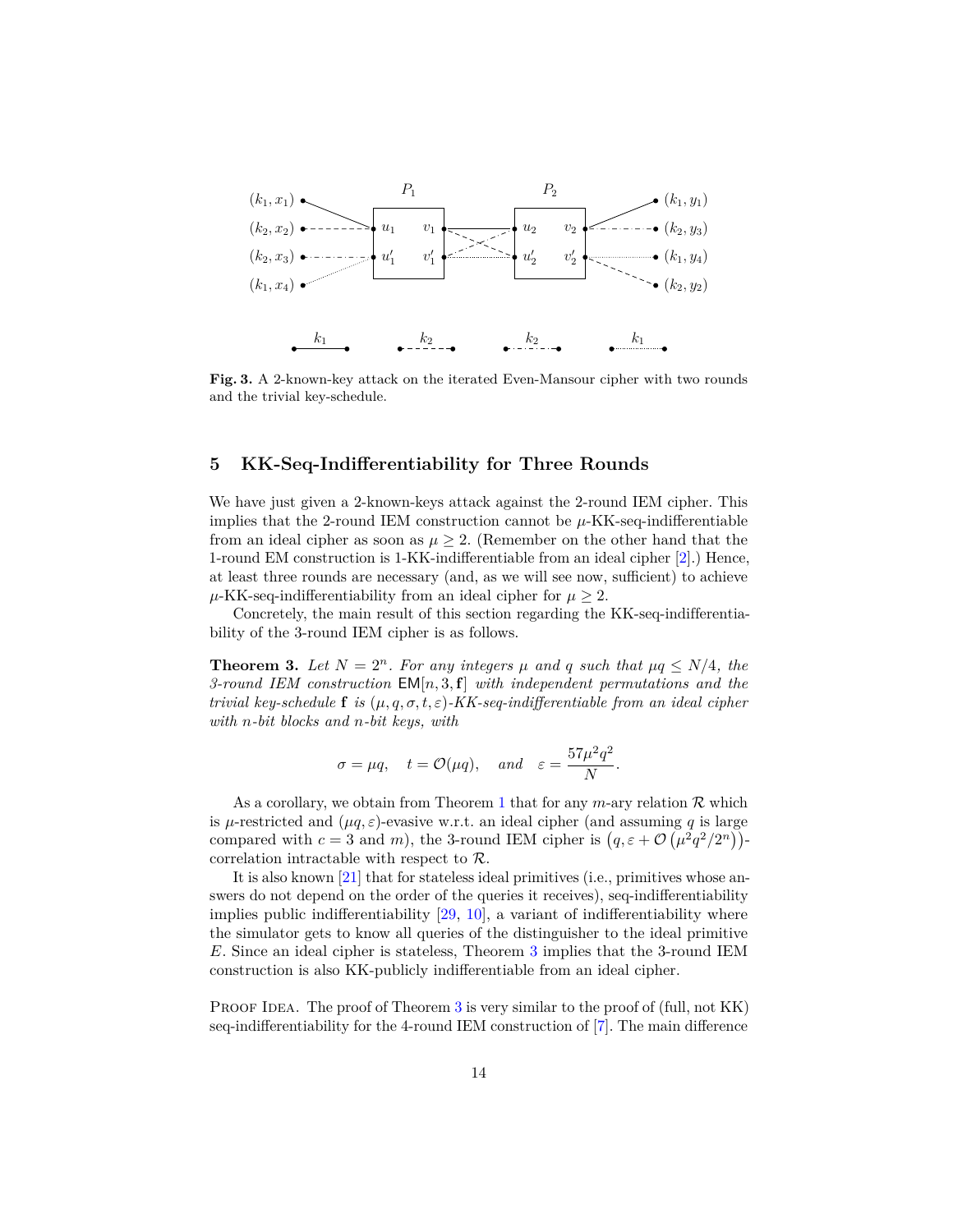

<span id="page-14-0"></span>**Fig. 4.** Detection and adaptations zones used by the simulator for proving KK-seqindifferentiability of the 3-round iterated Even-Mansour construction from an ideal cipher.

in the simulation strategy is the following: in the full seq-indifferentiability setting, the simulator has no hint about which key(s) the adversary is using to try to distinguish the real world from the ideal (simulated) world. Hence, it uses a 2-round "detection" zone in the middle made of permutations  $P_2$  and  $P_3$ , which allows, given a query to  $P_2$  (say,  $P_2(u_2) = v_2$ ) and a query to  $P_3$  (say,  $P_3(u_3) = v_3$ ), to deduce the key associated to this "chain" of queries (namely,  $k = v_2 \oplus u_3$ ). Permutations  $P_1$  and  $P_4$  are then used to "adapt" these detected chains and make them match the ideal cipher *E*. In the KK-setting, the simulator knows the set  $K'$  of keys that the distinguisher is allowed to use in its ideal cipher queries. Hence, the detection zone can be reduced to one single round (the middle one, i.e.  $P_2$  for the 3-round IEM): each time the distinguisher makes a query to  $P_2$ , the simulator completes the  $\mu$  chains corresponding to this query and *each key*  $k \in \mathcal{K}'$ , again using extremal round  $P_1$  and  $P_3$  to adapt the chains (see Fig. [4\)](#page-14-0).

We only give an informal description of the simulator here and defer the formal description in pseudocode and the full proof of Theorem [3](#page-13-2) to the full version of the paper  $[8]$ . The simulator is given the subset K' of keys that the distinguisher is bound to use. It offers an interface  $\mathsf{Query}(i, \delta, w)$  to the distinguisher for querying the internal permutations, where  $i \in \{1, 2, 3\}$  names the permutation,  $\delta \in \{+, -\}$  indicates whether this a direct or inverse query, and  $w \in \{0, 1\}^n$  is the actual value queried. For each  $i = 1, \ldots, 3$ , the simulator internally maintains a table  $\Pi_i$  reflecting which values have been already internally set for each simulated permutation. Each table maps entries  $(\delta, w) \in \{+, -\} \times \{0, 1\}^n$  to values  $w' \in \{0,1\}^n$ , initially undefined for all entries. We denote  $\Pi_i^+$ , resp.  $\Pi_i^-$ , the (time-dependent) sets of strings  $w \in \{0,1\}^n$  such that  $\Pi_i(+, w)$ , resp.  $\Pi_i(-, w)$ , is defined. When the simulator receives a query  $(i, \delta, w)$ , it checks in table  $\Pi_i$  whether the corresponding answer  $\Pi_i(\delta, w)$  is already defined. When this is the case, it returns the answer to the distinguisher and waits for the next query. Otherwise, it randomly draws an answer  $w' \in \{0,1\}^n$  and defines  $\Pi_i(\delta, w) := w'$ as well as the answer to the opposite query  $H_i(\vec{\delta}, w') := w$ . The randomness used by the simulator is made explicit through a tuple of random permutations **P** =  $(P_1, P_2, P_3)$  with  $P_i := \{+, -\} \times \{0, 1\}^n \rightarrow \{0, 1\}^n$ , and for any  $u, v \in \{0, 1\}^n$ ,  $P_i(+, u) = v \Leftrightarrow P_i(-, v) = u$ . We assume that the tuple  $(P_1, P_2, P_3)$  is drawn uniformly at random at the beginning of the experiment, but we note that  $\mathcal S$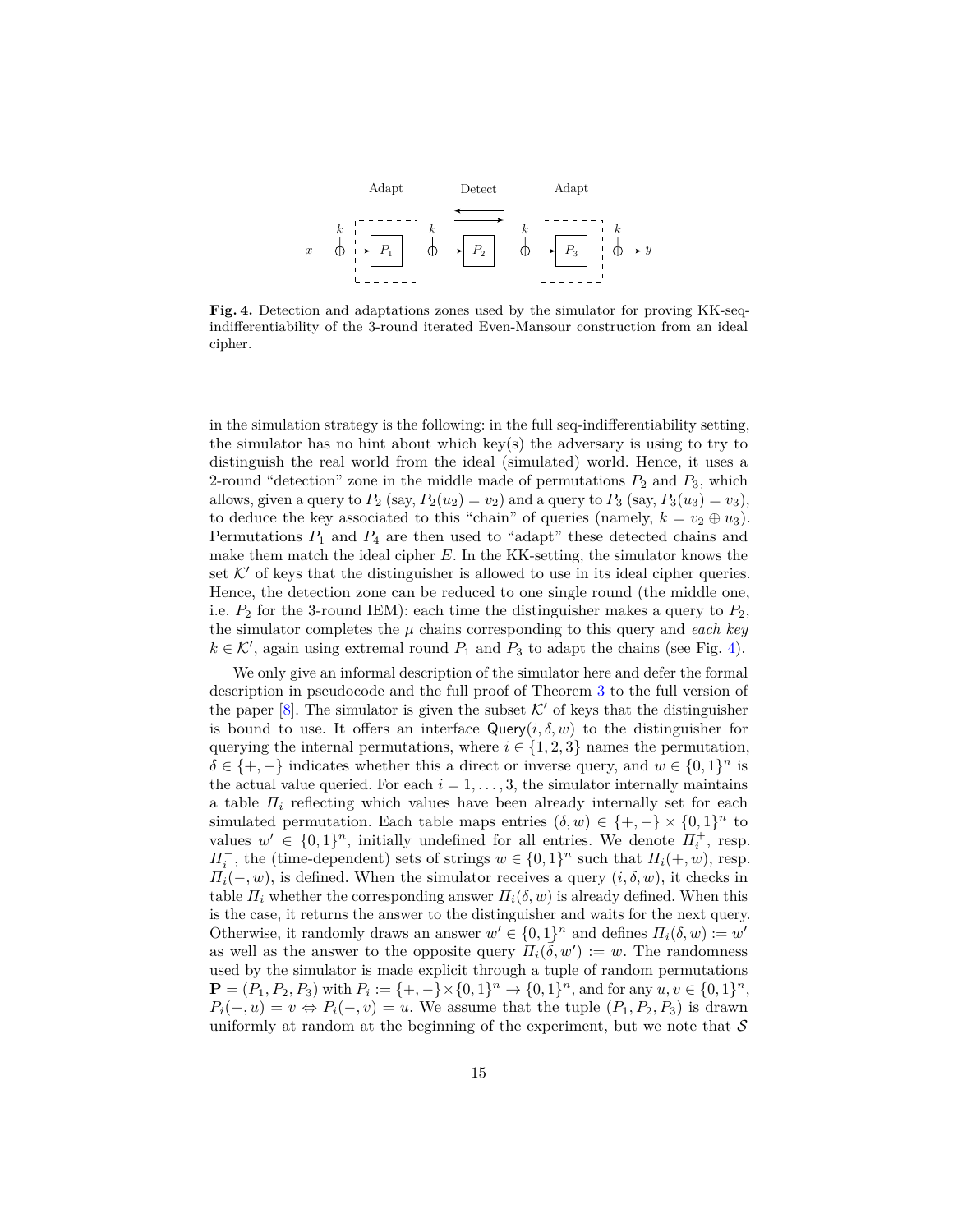could equivalently lazily sample these permutations throughout its execution. Then *w'* is simply defined by the simulator as  $w' := P_i(\delta, w)$ .

Before returning  $w'$  to the distinguisher, the simulator takes additional steps to ensure that the whole IEM construction matches the ideal cipher *E* by running a *chain completion* mechanism. Namely, if the distinguisher called  $\mathsf{Query}(i, \delta, w)$ with  $i = 2$ , the simulator completes the "chains" for each known key  $k \in \mathcal{K}'$  by executing a procedure CompleteChain $(u_2, v_2, k, \ell)$ , where  $\ell$  indicates where the chain will be "adapted" and  $(u_2, v_2)$  is the pair of values that was just added to  $\Pi_2$ . For example, assume that the distinguisher called  $\mathsf{Query}(2, +, u_2)$  and that the answer randomly chosen by the simulator was  $v_2$ . Then for each  $k \in \mathcal{K}'$ , the simulator computes the corresponding value  $u_3 = v_2 \oplus k$ , and evaluates the IEM construction backward, letting  $v_1 := u_2 \oplus k$ ,  $u_1 := \prod_1(-, v_1)$  (setting this value at random in case it was not in  $\Pi_1$ ,  $x := u_1 \oplus k$ ,  $y := E(+, k, x)$ (hence making a query to *E* to "wrap around"), and  $v_3 := y \oplus k$ , until the corresponding input/output values  $(u_3, v_3)$  for the third permutation are defined. It then "adapts" (rather than setting randomly) table  $\Pi_3$  by calling procedure ForceVal( $u_3, v_3, 3$ ) which sets  $\Pi_3(+, u_3) := v_3$  and  $\Pi_3(-, v_3) := u_3$  in order to ensure consistency of the simulated IEM construction with *E*. (A crucial point of the proof will be to show that this does not cause an overwrite, i.e., that these two values are undefined before the adaptation occurs.) In case the query was to Query $(2, -, \cdot)$ , the behavior of the simulator is symmetric, namely adaptation of the chain takes place in table  $\Pi_1$ .

# <span id="page-15-0"></span>**6 KK-indifferentiability for Nine Rounds**

In this section, we show that nine rounds of the IEM construction are sufficient to achieve *µ*-KK-indifferentiability from an ideal cipher. Note that this is less than what is currently known to be sufficient to achieve full indifferentiability from an ideal cipher, namely twelve rounds, as shown by Lampe and Seurin [\[20\]](#page-19-8). We conjecture that four rounds are actually sufficient.

We use the same technique as in Section [5](#page-13-0) for going from four rounds for seq-indifferentiability to three rounds for KK-seq-indifferentiability: we start from the 12-round simulator of [\[20\]](#page-19-8), and shorten the detection zones using the fact that the simulator knows the subset of keys used by the distinguisher.

We only give an informal description of the simulator and sketch how to modify the indifferentiability proof of  $[20]$ , so that the result should rather be considered as a (substantiated) conjecture. (Given that nine is unlikely to be the minimal number of rounds needed to achieve  $\mu$ -KK-indifferentiability, and that we already known that twelve rounds are sufficient to achieve full indifferentiability and hence  $\mu$ -KK-indifferentiability, the benefit of writing down the full proof is rather low.) The high-level principle of how the simulator works is similar to

<span id="page-15-1"></span><sup>&</sup>lt;sup>4</sup> Note that for  $i = 1$  and  $i = 3$ , this is not equivalent to letting  $w' \leftarrow_{\S} \{0,1\}^n \setminus \Pi_i^{\bar{\delta}}$ since the simulator sometimes "adapts" the value of these tables, so that the tables  $\Pi_i$  and the permutations  $P_i$  will differ (with overwhelming probability) on adapted entries.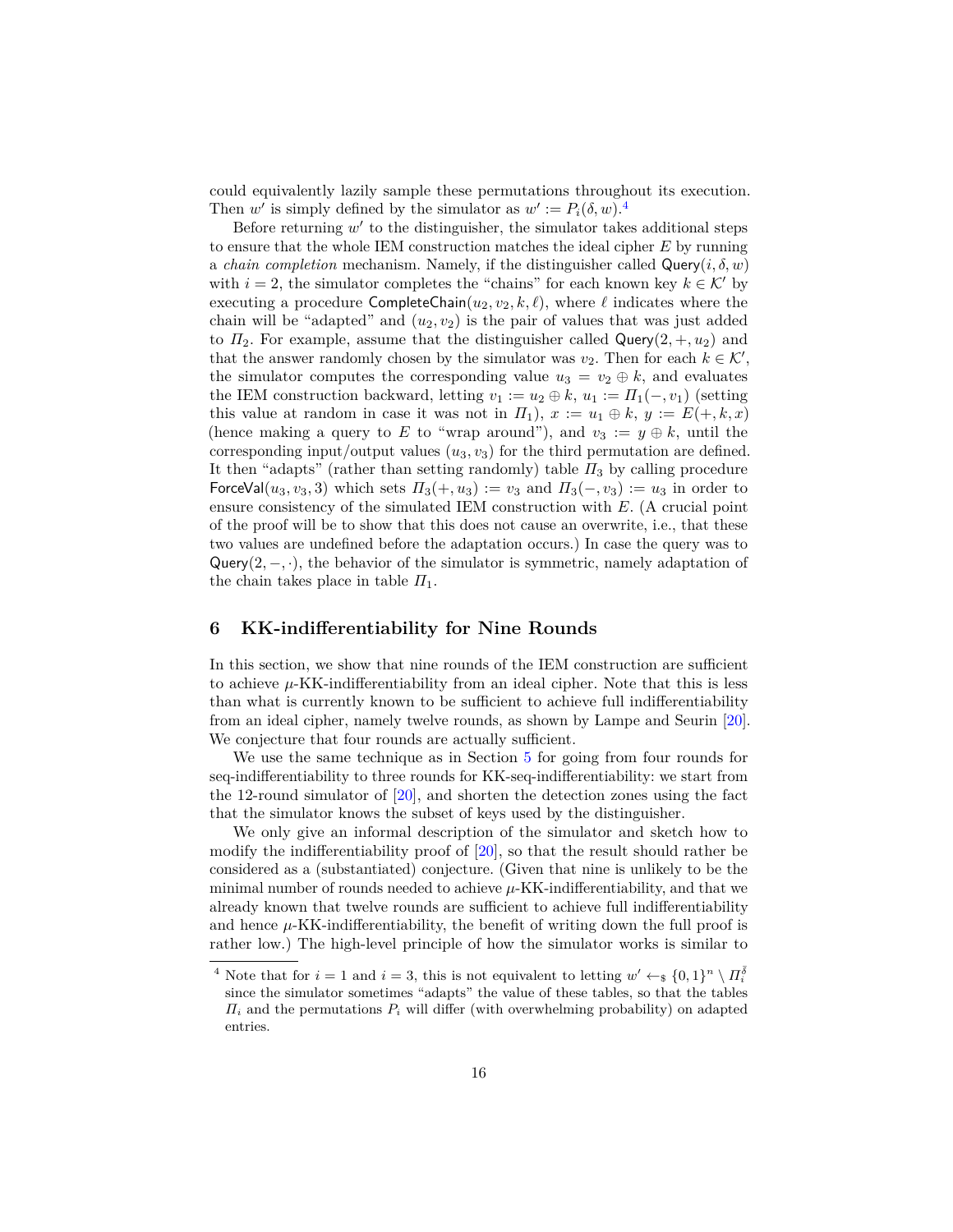

**Fig. 5.** Detection and adaptation zones used by the simulator for proving KKindifferentiability of the 9-round iterated Even-Mansour construction from an ideal cipher.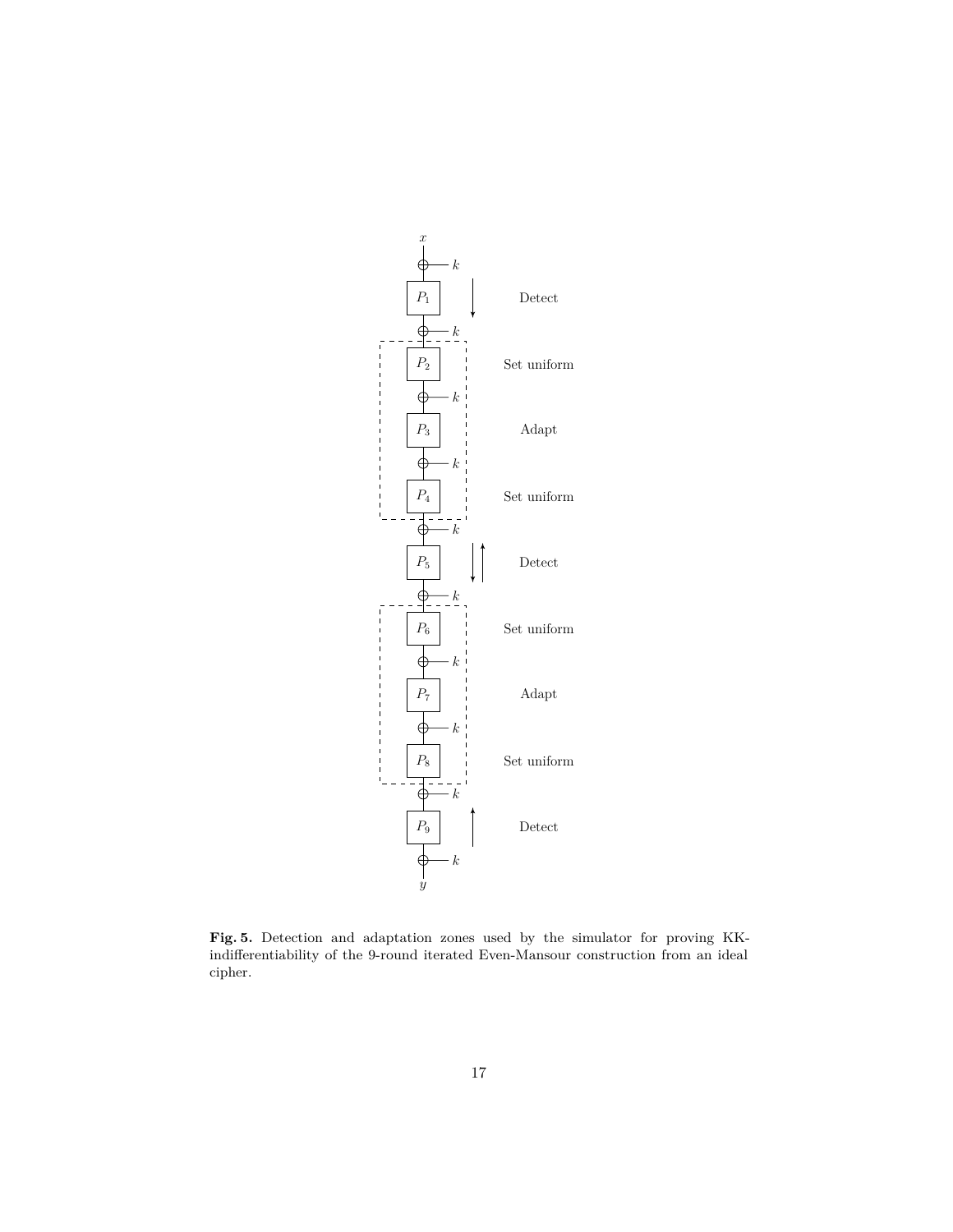Section [5](#page-13-0) except that there are now additional detection zones besides the middle one preventing the distinguisher from creating "wrap around" chains (remember that the distinguisher is not bound to be sequential here, so it can make an ideal cipher query  $y := E(+, k, x)$  and evaluate the IEM construction from both extremities by making permutation queries until the simulator is trapped into a contradiction). Moreover, since the simulator can now recurse (i.e., completing a chain can create new chains to be completed), it uses a queue of chains detected and to be completed as in [\[20\]](#page-19-8).

As before, the simulator reacts on any query to  $P_5$ , and completes the chains for any key  $k \in \mathcal{K}'$  by adapting at  $P_7$  if this is a direct query and adapting at  $P_3$ if this is an inverse query. Moreover, the simulator also reacts on direct queries to  $P_1$  or inverse queries to  $P_9$ . Let us consider the case of a query  $P_1(+, u_1)$ . Then for each key  $k \in \mathcal{K}'$ , the simulator computes  $x := u_1 \oplus k$ , queries  $y := E(+, k, x)$ , lets  $v_9 := y \oplus k$ , and checks if  $v_9 \in \overline{H_9}$ . If this is the case, then the chain  $(u_1, k)$ is enqueued to be completed and adapted at  $P_3$ . For an inverse query to  $P_9$ , adaptation takes place at  $P_7$ . As in [\[20\]](#page-19-8), the four "buffer" rounds  $P_2$ ,  $P_4$ ,  $P_6$ and  $P_8$  surrounding adaptation rounds ensure that no collision can occur when adapting distinct chains.

The analysis of this simulator then follows the same lines as in [\[20\]](#page-19-8). Its complexity can be upper bounded as follows: first, one applies the standard argument that the number of wrap-around chains that will be detected is upper bounded (with very high probability) by the number of ideal cipher queries of the distinguisher, hence by *q*. This implies that the size of table  $\Pi_5$  is always at most 2*q* (since it increases only because of a distinguisher's query or when completing a wrap-around chain). It follows that the number of middle chains completed is at most  $2\mu q$ , and the size of all tables  $\Pi_i$  for  $i \neq 5$  is at most  $q + q + 2\mu q = 2(\mu + 1)q$ . Also, the number of calls made by the simulator to the ideal cipher can be upper bounded by 2*µq* (number of middle chains that are completed), plus  $4\mu(\mu+1)q$  (number of wrap-around chains that are checked), hence it is  $O(\mu^2 q)$  (the running time is similar).

Finally, proving a rigorous upper bound on the distinguishing advantage is a cumbersome task that remains to be done. A rough estimation following the lines of [\[20\]](#page-19-8) would be that bad events that would make the simulator to overwrite a value when adapting chains (which is what dominates the security bound) happen with probability at most  $(\max |H_i|)^6/2^n$ , hence  $O(\mu^6 q^6)$ .

# **References**

- <span id="page-17-1"></span>[1] E. Andreeva, A. Bogdanov, Y. Dodis, B. Mennink, and J. P. Steinberger. On the Indifferentiability of Key-Alternating Ciphers. In *Advances in Cryptology - CRYPTO 2013 (Proceedings, Part I)*, volume 8042 of *LNCS*, pages 531–550. Springer, 2013. Full version available at <http://eprint.iacr.org/2013/061>.
- <span id="page-17-0"></span>[2] E. Andreeva, A. Bogdanov, and B. Mennink. Towards Understanding the Known-Key Security of Block Ciphers. In *Fast Software Encryption - FSE 2013*, volume 8424 of *LNCS*, pages 348–366. Springer, 2013.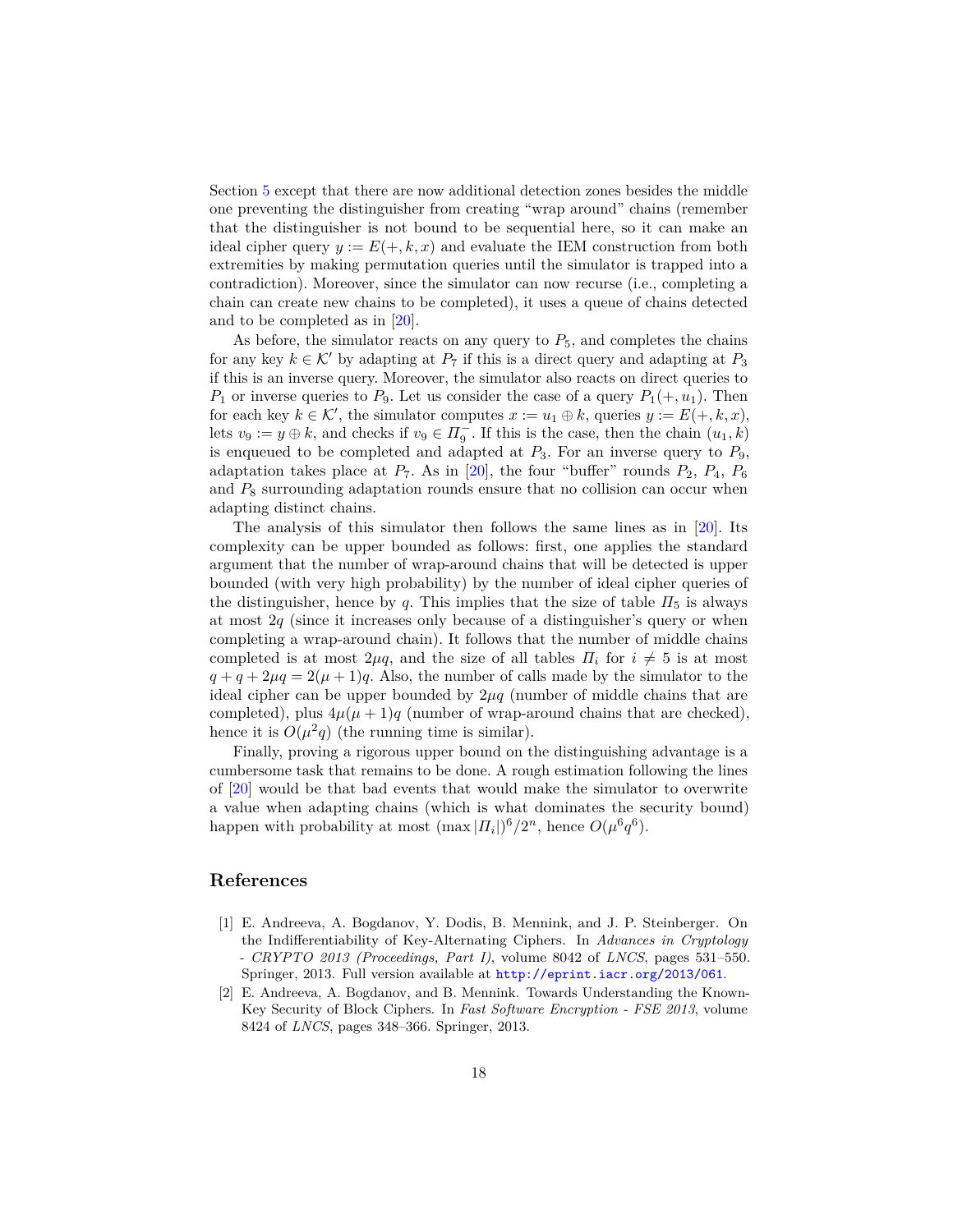- <span id="page-18-10"></span>[3] A. Bogdanov, L. R. Knudsen, G. Leander, F.-X. Standaert, J. P. Steinberger, and E. Tischhauser. Key-Alternating Ciphers in a Provable Setting: Encryption Using a Small Number of Public Permutations - (Extended Abstract). In *Advances in Cryptology - EUROCRYPT 2012*, volume 7237 of *LNCS*, pages 45–62. Springer, 2012.
- <span id="page-18-2"></span>[4] R. Canetti, O. Goldreich, and S. Halevi. The Random Oracle Methodology, Revisited (Preliminary Version). In *Symposium on Theory of Computing - STOC '98*, pages 209–218. ACM, 1998. Full version available at [http://arxiv.org/abs/](http://arxiv.org/abs/cs.CR/0010019) [cs.CR/0010019](http://arxiv.org/abs/cs.CR/0010019).
- <span id="page-18-8"></span>[5] S. Chen, R. Lampe, J. Lee, Y. Seurin, and J. P. Steinberger. Minimizing the Two-Round Even-Mansour Cipher. In *Advances in Cryptology - CRYPTO 2014 (Proceedings, Part I)*, volume 8616 of *LNCS*, pages 39–56. Springer, 2014. Full version available at <http://eprint.iacr.org/2014/443>.
- <span id="page-18-11"></span>[6] S. Chen and J. Steinberger. Tight Security Bounds for Key-Alternating Ciphers. In *Advances in Cryptology - EUROCRYPT 2014*, volume 8441 of *LNCS*, pages 327– 350. Springer, 2014. Full version available at <http://eprint.iacr.org/2013/222>.
- <span id="page-18-3"></span>[7] B. Cogliati and Y. Seurin. On the Provable Security of the Iterated Even-Mansour Cipher against Related-Key and Chosen-Key Attacks. In *Advances in Cryptology - EUROCRYPT 2015 (Proceedings, Part I)*, volume 9056 of *LNCS*, pages 584–613. Springer, 2015. Full version available at <http://eprint.iacr.org/2015/069>.
- <span id="page-18-14"></span>[8] B. Cogliati and Y. Seurin. Strengthening the Known-Key Security Notion for Block Ciphers. Full version of this paper. Available at [http://eprint.iacr.org/](http://eprint.iacr.org/2016/394) [2016/394](http://eprint.iacr.org/2016/394).
- <span id="page-18-13"></span>[9] G. Demay, P. Gazi, M. Hirt, and U. Maurer. Resource-Restricted Indifferentiability. In *Advances in Cryptology - EUROCRYPT 2013*, volume 7881 of *LNCS*, pages 664– 683. Springer, 2013. Full version available at <http://eprint.iacr.org/2012/613>.
- <span id="page-18-12"></span>[10] Y. Dodis, T. Ristenpart, and T. Shrimpton. Salvaging Merkle-Damgård for Practical Applications. In *Advances in Cryptology - EUROCRYPT 2009*, volume 5479 of *LNCS*, pages 371–388. Springer, 2009.
- <span id="page-18-5"></span>[11] O. Dunkelman, N. Keller, and A. Shamir. Minimalism in Cryptography: The Even-Mansour Scheme Revisited. In *Advances in Cryptology - EUROCRYPT 2012*, volume 7237 of *LNCS*, pages 336–354. Springer, 2012.
- <span id="page-18-4"></span>[12] S. Even and Y. Mansour. A Construction of a Cipher from a Single Pseudorandom Permutation. *Journal of Cryptology*, 10(3):151–162, 1997.
- <span id="page-18-9"></span>[13] P. Farshim and G. Procter. The Related-Key Security of Iterated Even-Mansour Ciphers. In *Fast Software Encryption - FSE 2015*, volume 9054 of *LNCS*, pages 342– 363. Springer, 2015. Full version available at <http://eprint.iacr.org/2014/953>.
- <span id="page-18-1"></span>[14] H. Gilbert. A Simplified Representation of AES. In *Advances in Cryptology - ASIACRYPT 2014 (Proceedings, Part I)*, volume 8873 of *LNCS*, pages 200–222. Springer, 2014.
- <span id="page-18-0"></span>[15] H. Gilbert and T. Peyrin. Super-Sbox Cryptanalysis: Improved Attacks for AES-Like Permutations. In *Fast Software Encryption - FSE 2010*, volume 6147 of *LNCS*, pages 365–383. Springer, 2010.
- <span id="page-18-6"></span>[16] C. Guo and D. Lin. A Synthetic Indifferentiability Analysis of Interleaved Double-Key Even-Mansour Ciphers. In *Advances in Cryptology - ASIACRYPT 2015 (Proceedings, Part II)*, volume 9453 of *LNCS*, pages 389–410. Springer, 2015.
- <span id="page-18-7"></span>[17] C. Guo and D. Lin. On the Indifferentiability of Key-Alternating Feistel Ciphers with No Key Derivation. In *Theory of Cryptography - TCC 2015 (Proceedings, Part I)*, volume 9014 of *LNCS*, pages 110–133. Springer, 2015.